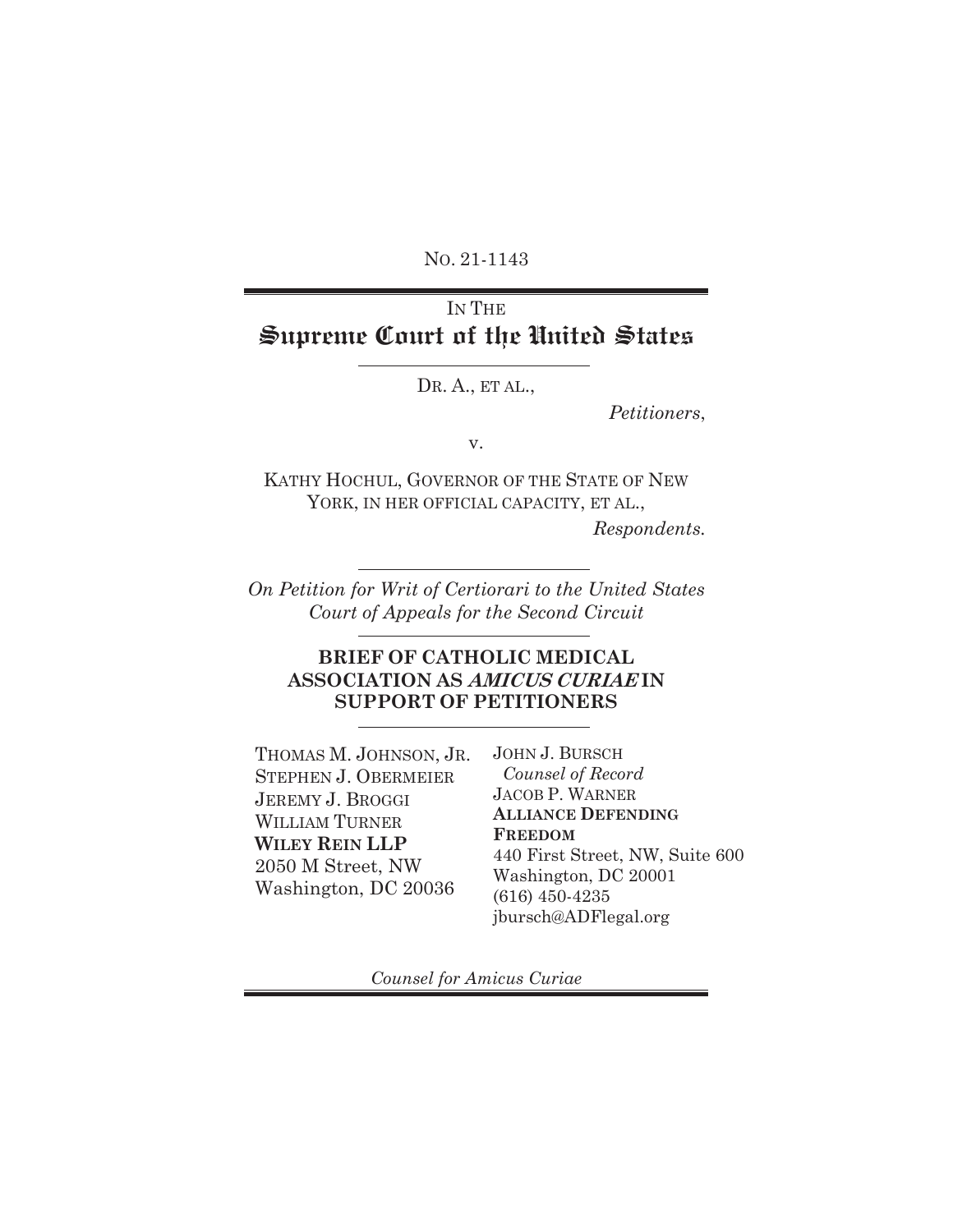# **TABLE OF CONTENTS**

| L.                                               | The Second Circuit's decision conflicts with |  |  |  |
|--------------------------------------------------|----------------------------------------------|--|--|--|
| $\mathbf{A}$                                     | New York's mandate is not neutral            |  |  |  |
| $\mathbf{B}$                                     | New York's mandate is not generally          |  |  |  |
| $C_{\cdot}$                                      | New York's mandate does not satisfy          |  |  |  |
| II. The human cost of this error is immense.  10 |                                              |  |  |  |
|                                                  | A. New York's mandate has crushed            |  |  |  |
| $\mathbf{B}$                                     | New York's mandate has crippled the          |  |  |  |
| $C_{\cdot}$                                      | New York's mandate has demoralized           |  |  |  |
|                                                  |                                              |  |  |  |

i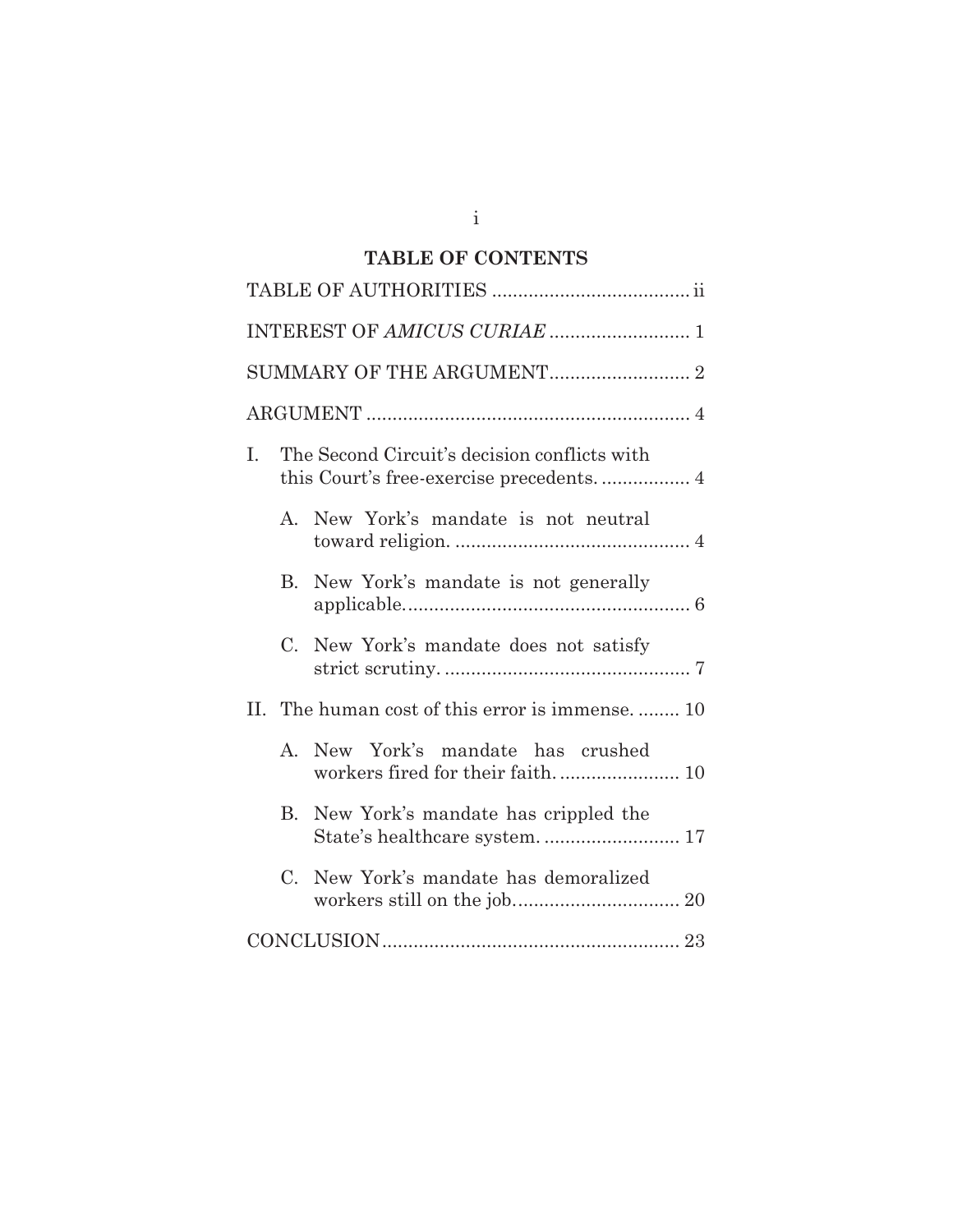# **TABLE OF AUTHORITIES**

### **Cases**

| Brown v. Entertainment Merchants Association,                                    |
|----------------------------------------------------------------------------------|
| Church of the Lukumi Babalu Aye, Inc. v.<br>Hialeah,                             |
| Does $1-3$ v. Mills,                                                             |
| Dr. A v. Hochul,                                                                 |
| Elrod v. Burns,                                                                  |
| <b>Employment Division, Department of Human</b><br>Resources of Oregon v. Smith, |
| Fulton v. City of Philadelphia,                                                  |
| Gonzales v. O Centro Espirita Beneficente Uniao<br>do Vegetal,                   |
| Holt v. Hobbs,                                                                   |
| Masterpiece Cakeshop, Ltd. v. Colorado Civil<br><i>Rights Commission,</i>        |
| Tandon v. Newsom,                                                                |

ii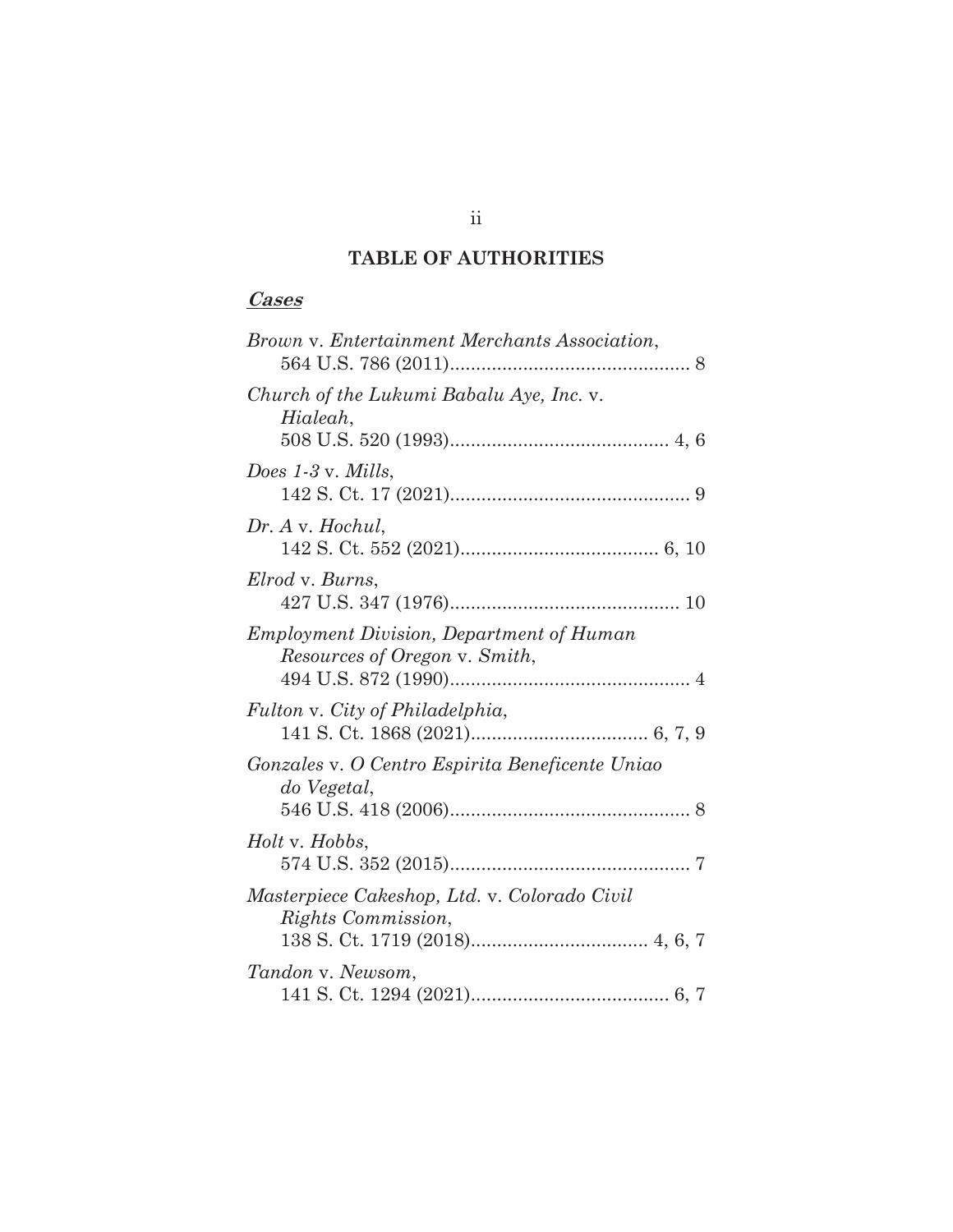## **Other Authorities**

| American Hospital Association, Hope Huddles<br>Focus on Positive, Inspiring Stories During<br><i>Pandemic</i> , https://perma.cc/N5A7-XEN7 21                                                   |
|-------------------------------------------------------------------------------------------------------------------------------------------------------------------------------------------------|
| Brendan Lyons, New York backs off booster-shot<br><i>mandate for health care workers</i> , Times Union<br>(Feb. 18, 2022), https://perma.cc/J5EH-JLDJ20                                         |
| Covid News: New York Backs Off Booster Mandate<br>for Health Care Workers, N.Y. Times (Feb. 28,<br>2022), https://perma.cc/9KDB-5RH3 19, 20                                                     |
| David Levine U.S. Faces Crisis of Burned-Out<br>Health Care Workers, U.S. News (Nov. 15,<br>2021), https://bit.ly/3vMXdku  21, 22                                                               |
| David Robinson, NY COVID-19 vaccine mandate<br>reduced health care workforce by 3%. Here's<br><i>the biggest impact</i> , Lohud (Oct. 14, 2021),                                                |
| Eriketa Cost, Tll go to work until they escort me<br>out': Local nurse says no to vaccine as<br><i>mandate takes effect</i> , Rochester First (Oct. 4,<br>2021), https://perma.cc/THZ5-HSHL 16  |
| Eriketa Cost, Walked out with my head held<br>high': Religious exemptions end for health care<br><i>vaccine mandate</i> , Rochester First (Nov. 24,<br>2021), https://perma.cc/BAH2-MF2S 16, 17 |
| Health systems lose workers with no religious<br>exemption to vaccine rule, WNYT (Nov. 23,<br>2021), https://perma.cc/SC7F-C9J8 18, 19                                                          |

# iii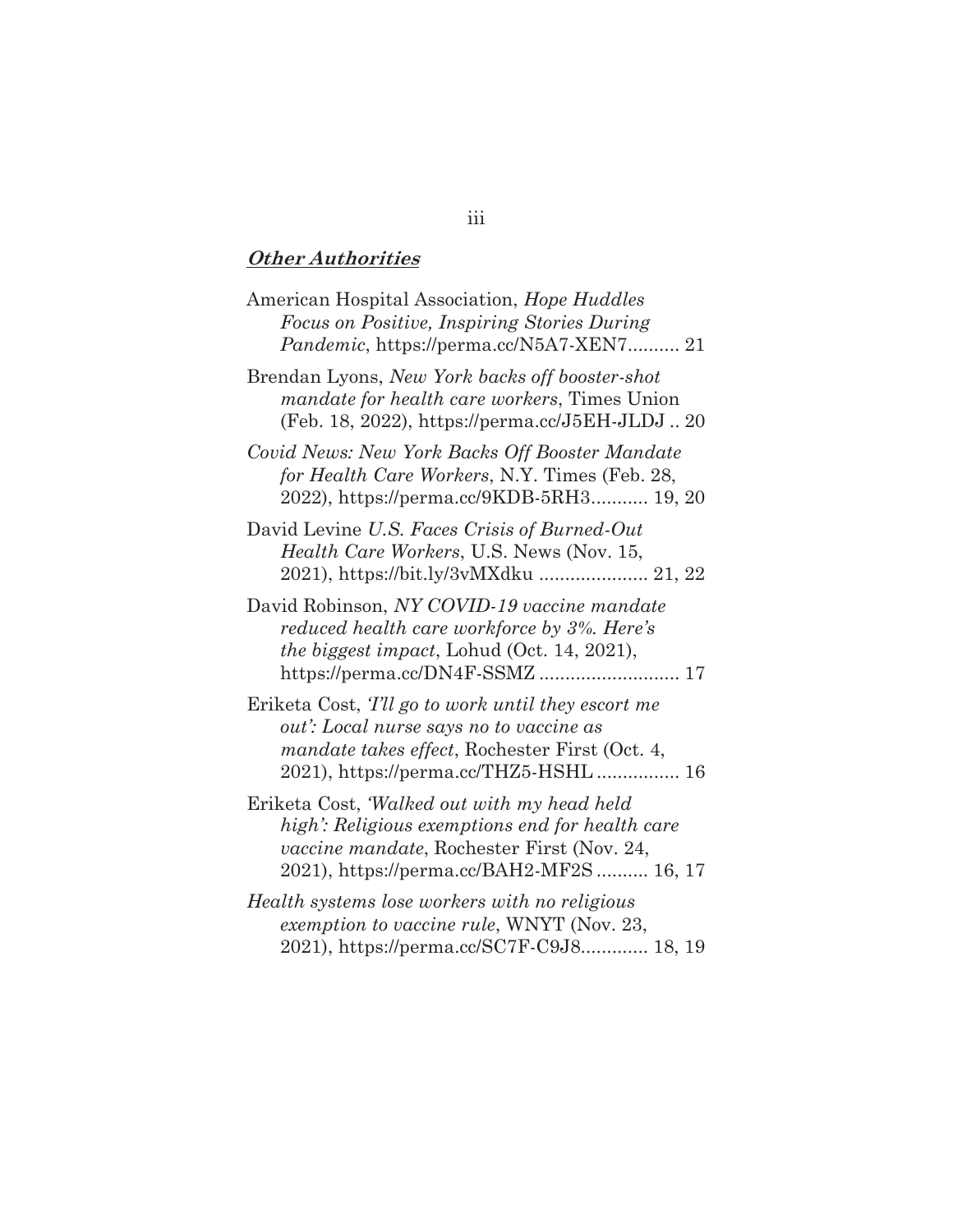| James Mulder, More CNY health care workers will<br>lose jobs if they don't get Covid shots by<br>Monday, Syracuse.com (Nov. 19, 2021),                                                              |
|-----------------------------------------------------------------------------------------------------------------------------------------------------------------------------------------------------|
| Jon Harris, Several hundred WNY health care<br>workers lose jobs as religious vaccine<br>exemptions expire, The Buffalo News (Dec. 7,<br>2021), https://perma.cc/Y92G-JDCK 17                       |
| Mike Murphy, <i>Ontario County wants NY to</i><br>reconsider COVID-19 booster mandate for<br>healthcare workers, Daily Messenger (Jan. 13,<br>2022), https://perma.cc/34LK-WLK6  21, 22             |
| New York State Department of Health,<br>Long Term Care Vaccinations,                                                                                                                                |
| New York State Department of Heath,<br>Hospital Staff Vaccinations,                                                                                                                                 |
| Northwell Health, Front line nurses in COVID-19<br>pandemic find solace in 'Hope Huddles',<br>YouTube (Mar. 27, 2020),<br>https://perma.cc/6WMQ-L4NF 21                                             |
| S. Peters, Judging Jehovah's Witnesses: Religious<br>Persecution and the Dawn of the Rights                                                                                                         |
| Wendy Wright, Rochester nurse refuses to quit;<br><i>awaits final ruling on religious exemptions to</i><br><i>vaccine mandate</i> , Spectrum News (Oct. 12,<br>2021), https://perma.cc/D8ZG-AQRD 16 |

## iv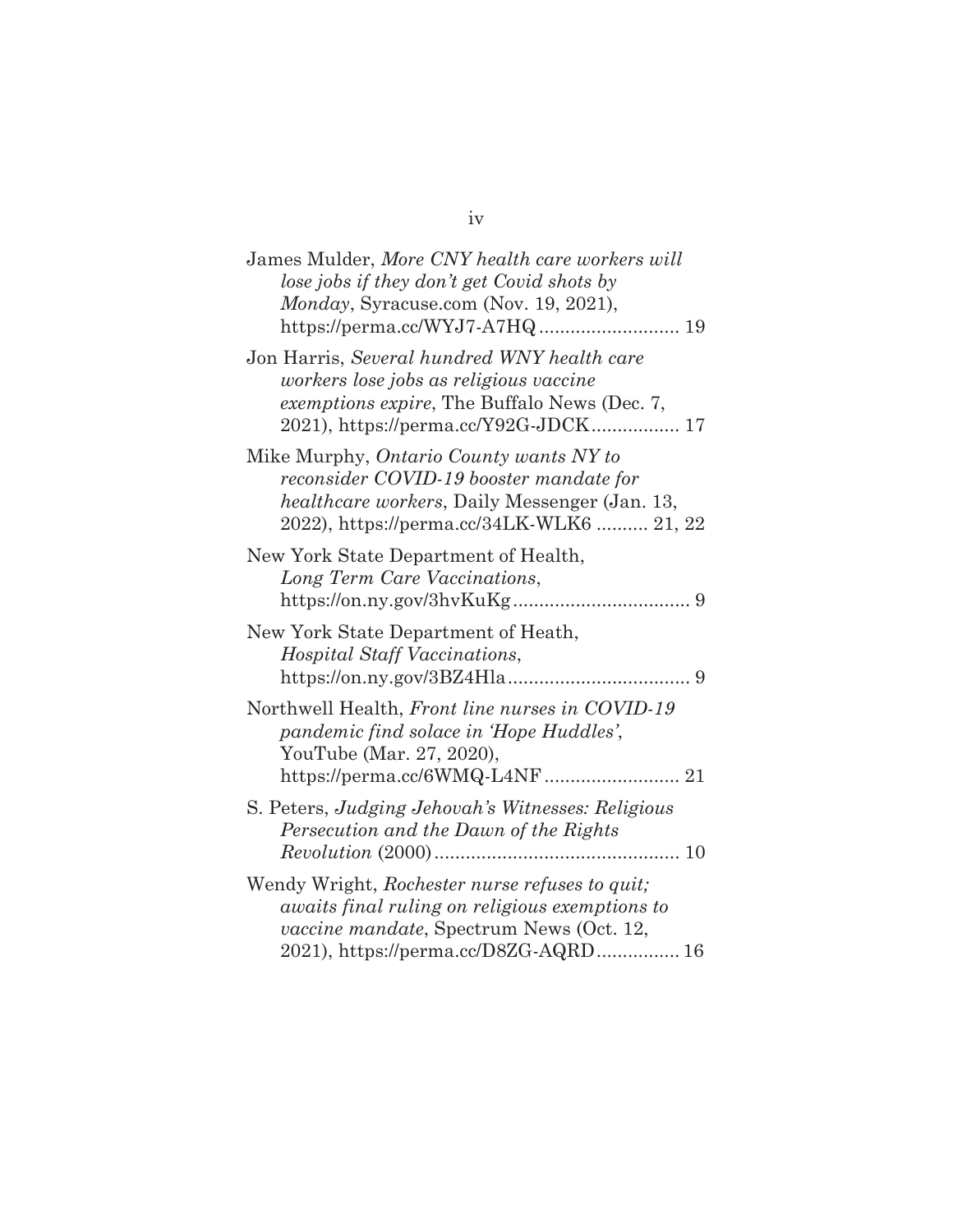#### **INTEREST OF AMICUS CURIAE**<sup>1</sup>

The Catholic Medical Association is the largest association of Catholic individuals in healthcare. CMA helps its members to grow in their faith, maintain ethical integrity, and provide excellent healthcare in line with Catholic teachings. To accomplish these goals, CMA represents Catholic healthcare workers, creates and curates educational resources, engages in public advocacy, and advises Church leaders on healthcare ethics and policy. CMA is committed to equipping Catholics in medicine to promote the highest quality healthcare, consistent with both their Church's teachings and the Hippocratic oath.

As part of its work, CMA advocates for the right of its members to obey their conscience and Catholic teaching in their medical work. While CMA members share diverse views on the COVID-19 vaccine and its ethical application, CMA believes that members should decide this issue for themselves. So, CMA opposes discriminatory laws—like New York's healthcare worker mandate—that coerce its members to make healthcare decisions over their sincere religious objections. This brief shows the religious discrimination that CMA members have faced in New York, the human cost of this discrimination, and how it has severely weakened New York's healthcare system.

<sup>1</sup> No counsel for a party authored this brief in whole or in part, and no person other than amicus and their counsel made any monetary contribution intended to fund the preparation or submission of this brief. Counsel were timely notified of this brief as required by Supreme Court Rule 37.2, and all parties consented to its filing.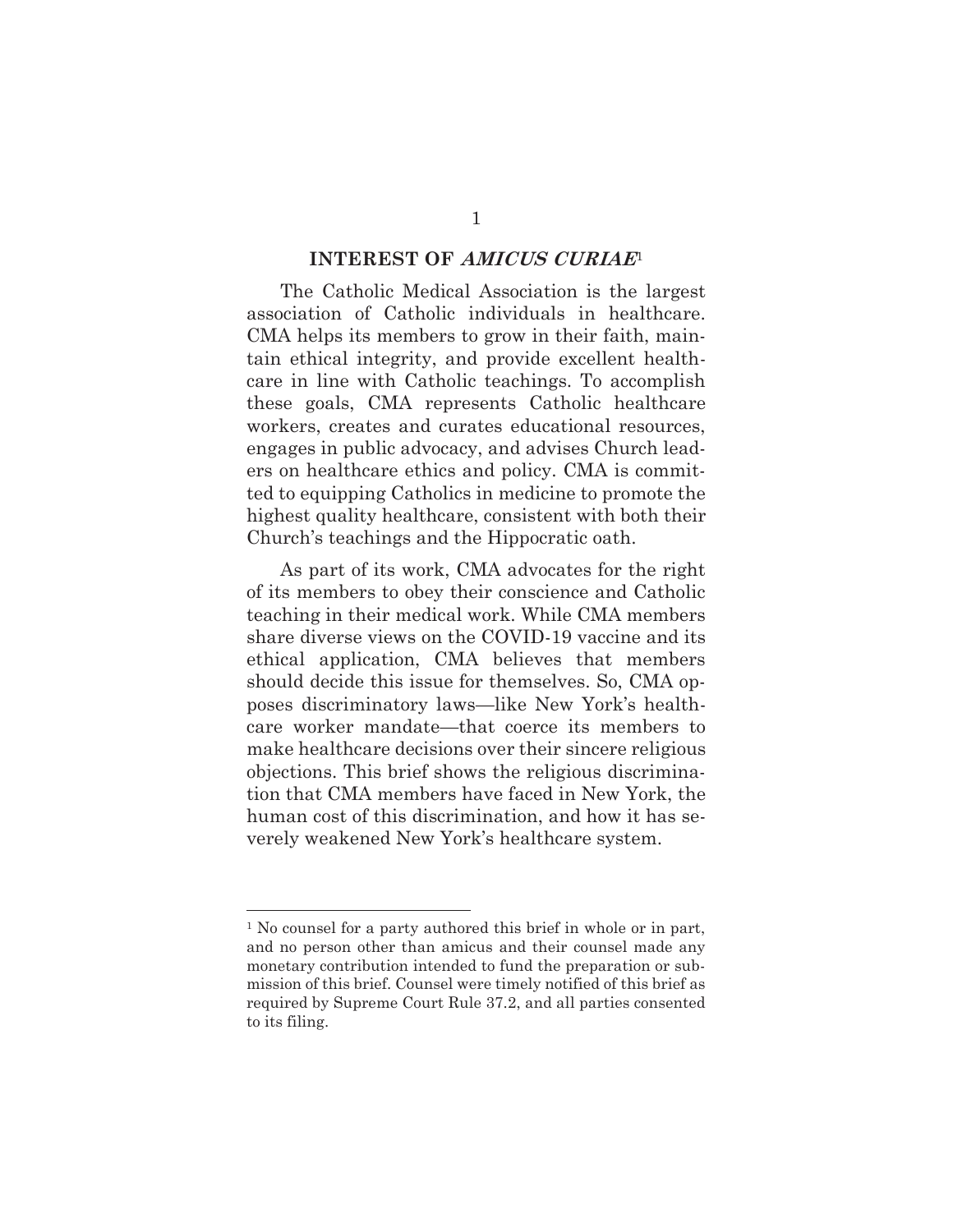#### **SUMMARY OF THE ARGUMENT**

New York has over 500,000 healthcare workers. At great risk to themselves, these heroes have bravely served their communities throughout the COVID-19 pandemic. The solidarity these workers achieved was inspiring. They were celebrated with a ticker-tape parade, showered in service awards, and saluted nightly with a chorus of cookware. But last year, this solidarity began to splinter. New York issued a mandate requiring its healthcare workers to receive a COVID-19 vaccine. In its original form, this mandate had both medical and religious exemptions. But a week later, the State erased the religious one. And it did so with spite. According to Respondents, no organized religion backs an exemption, and everyone "from the Pope on down" supports the vaccine. The Governor even recruited "apostles" to proselytize this message.

 New York's about-face on the religious exemption—and the hostility behind that move—shows the mandate lacks neutrality toward religion. This alone violates free exercise. But the mandate also lacks general applicability. By forbidding religious exemptions while allowing medical ones, the mandate bans religious conduct while allowing secular conduct that undermines public interests in a similar way. Allowing a healthcare worker to remain unvaccinated undermines New York's health goals equally whether that worker is unvaccinated for religious or medical reasons. And worse, to ease a worker shortage that this mandate helped fuel, New York now allows vaccinated workers with an active infection and not fully vaccinated workers to remain on the job, yet it will not mobilize healthy workers fired for their faith. Such discrimination triggers strict scrutiny.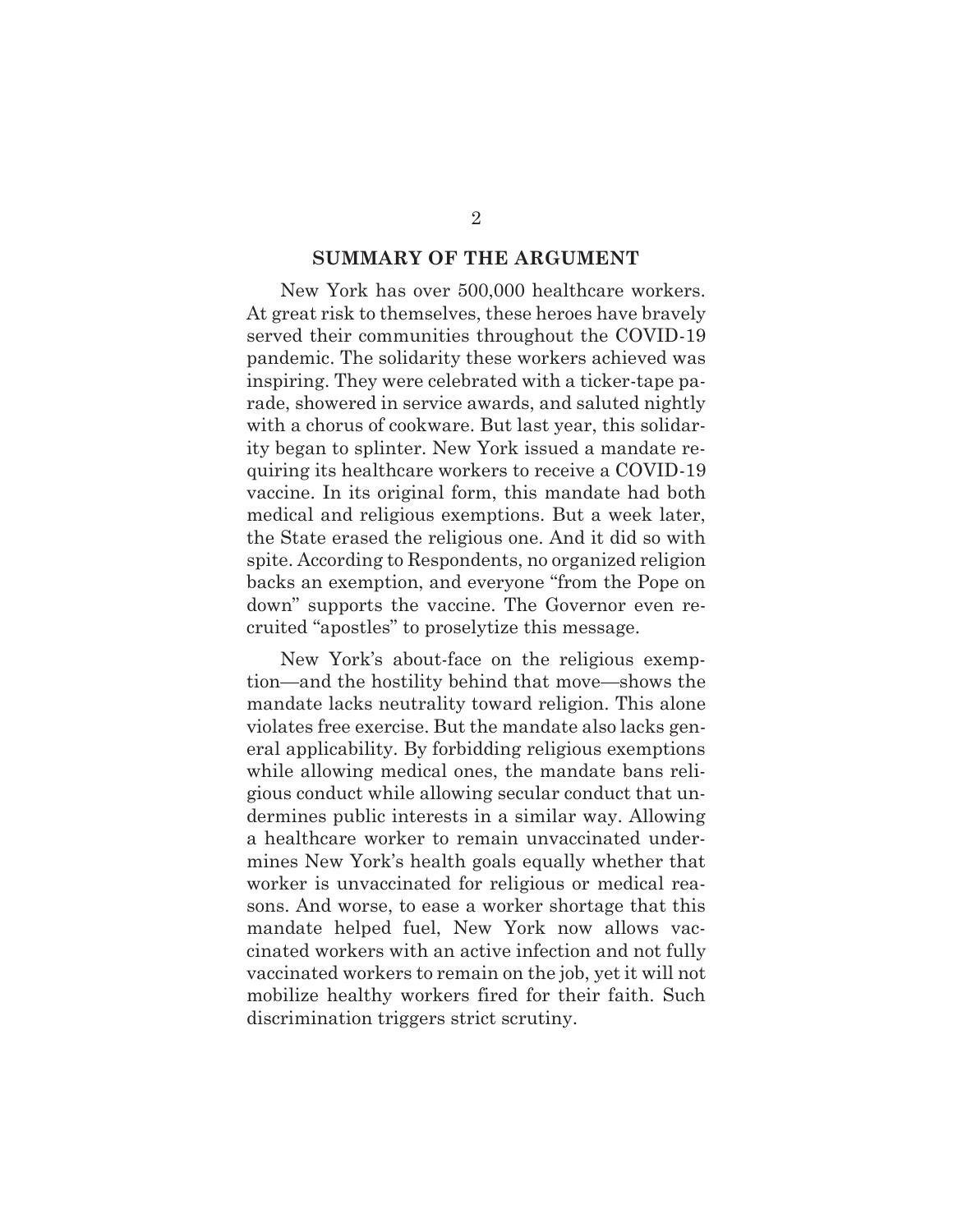What's more, New York's law fails strict scrutiny because it is not narrowly tailored to serve a compelling state interest. Because New York allows secular exemptions—which undermine its interest no less than a religious one—it cannot discriminate against people of faith. That violates free exercise.

 New York's religious discrimination has imposed severe human costs. Immediately after New York launched its mandate, 3.5% of the State's healthcare workers vanished. The stories of those fired for their faith are troubling. Many report losing their jobs, their clients, and their legacies. And because New York barred them from unemployment benefits, their families are scrambling to make ends meet.

 The costs to New York's healthcare system are equally substantial: a severe worker shortage. After New York issued its mandate, many hospitals could not accept new patients due to short staffing. Remaining workers felt pressure to fill in the gaps. And patients faced long wait times, lost their provider, and were forced to delay medical procedures. This could've been avoided. To address this crisis—and the constitutional infringement—this Court should stop New York from engaging in religious discrimination and allow fired religious workers to return to work.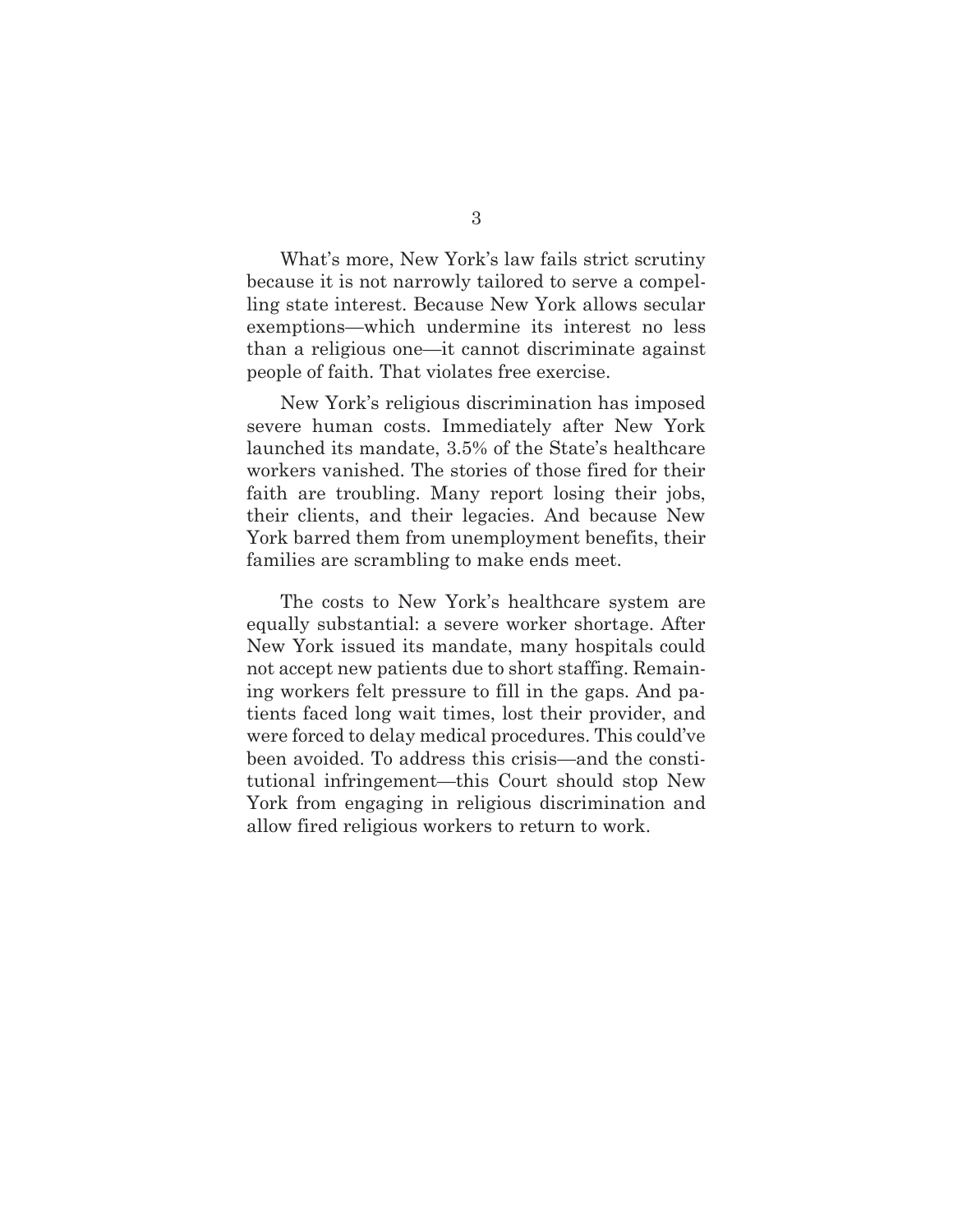#### **ARGUMENT**

### **I. The Second Circuit's decision conflicts with this Court's free-exercise precedents.**

The First Amendment protects the free exercise of religion. *Emp. Div., Dep't of Human Res. of Or.* v. *Smith*, 494 U.S. 872, 877 (1990). This fundamental right protects against coerced "physical acts" that violate a person's faith. *Ibid*. And laws that burden this right must satisfy strict scrutiny when they are not neutral toward religion or generally applicable. *Church of the Lukumi Babalu Aye, Inc.* v. *Hialeah*, 508 U.S. 520, 546 (1993). To satisfy this burden, the government must show that its law is narrowly tailored to serve a compelling state interest. *Id.* at 531- 32. Under this Court's free-exercise precedents, New York's COVID-19 vaccine mandate for healthcare workers invokes and fails to satisfy this test.

#### **A. New York's mandate is not neutral toward religion.**

Under the First Amendment, New York may not pass judgment on or presuppose "the illegitimacy of religious beliefs and practices." *Masterpiece Cakeshop, Ltd.* v. *Colo. C.R. Comm'n*, 138 S. Ct. 1719, 1731 (2018). Indeed, officials must avoid even a "slight suspicion" that their actions "stem from animosity to religion or distrust of its practices." *Ibid.*  (quoting *Lukumi*, 508 U.S. at 547). Here, New York spoke the quiet part—that, in its view, religious objections to the State's healthcare-worker mandate are illegitimate, and that it *intentionally* erased a religious exemption. That violates free exercise.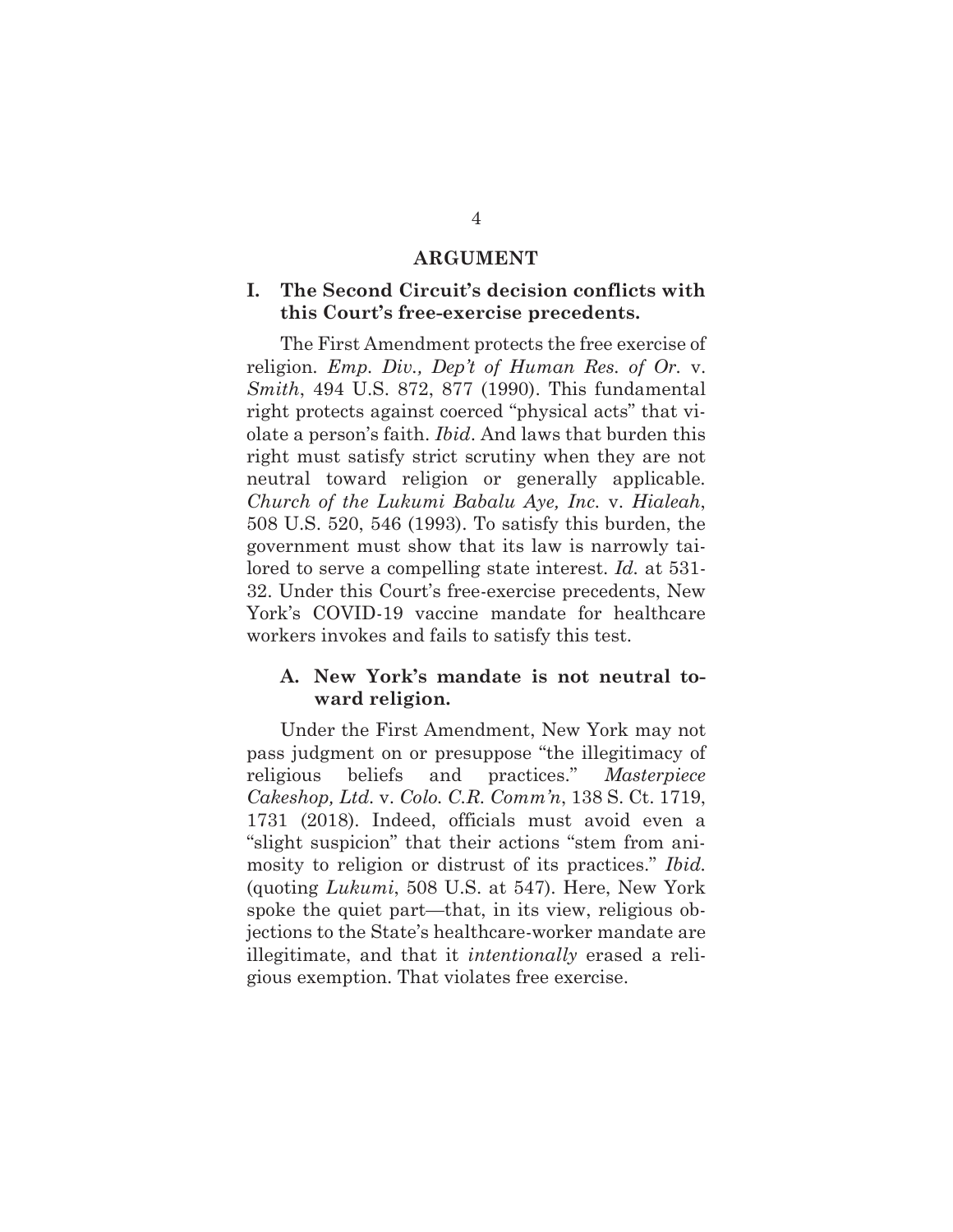Last summer, former New York Governor Andrew Cuomo announced a COVID-19 vaccine mandate for healthcare workers to help stop "the spread of the Delta variant." Pet.App.127a. This mandate originally had express religious and medical exemptions. The religious exemption protected those who "hold a … sincere religious belief" that prevents them from receiving the vaccine. Pet.App.131a. The medical exemption applied if a designated professional certified that receiving the vaccine would be "detrimental" based on a "specific pre-existing health condition," but "only until" the vaccine no longer posed this risk. Pet.App.130a. But only one week later, New York announced a new mandate—erasing the religious exemption and expanding the medical one. Compare Pet.App.130a-131a with Pet.App.135a-136a; Pet.5.

This was a deliberate erasure. Governor Kathy Hochul explained at a news conference that the religious exemption was "left off" the new mandate "intentionally." Pet.5. She justified this by declaring she was unaware of a "sanctioned religious exemption from any organized religion" and that "everybody from the Pope on down is encouraging people to get vaccinated." Pet.5–6. Governor Hochul even rallied congregants from two churches' pulpits, preaching that the vaccine "is from God," and suggesting that good-faith religious objectors "aren't listening to God and what God wants." Pet.6. She told one church:

How can you believe that God would give a vaccine that would cause you harm? … [A]ll of you, have to be not just the true believers, but our apostles to go out there and spread the word that we can get out of this once and for all, if everybody gets vaccinated. [Pet.6.]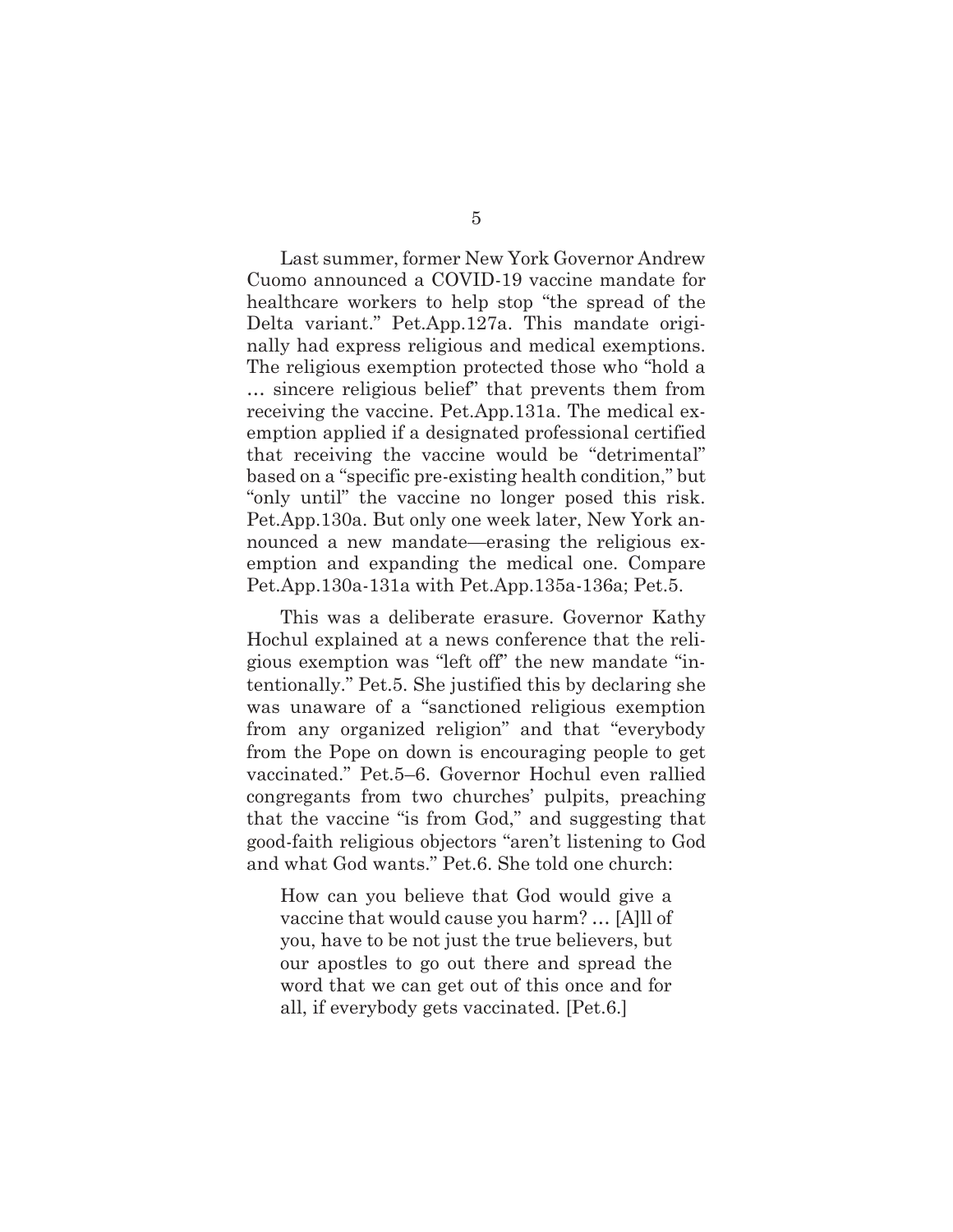As these comments show, New York's mandate divides healthcare workers into two camps—"orthodox" heroes and unorthodox expendables. *Masterpiece*, 138 S. Ct. at 1731. It then sets a high cost for dissent. New York said that while it would allow healthcare workers terminated for secular objections to receive unemployment benefits on a case-by-case basis, it would categorically deny benefits to those fired for their faith. Pet.6-7. This record "practically exudes suspicion" of those who hold disfavored religious beliefs, *Dr. A* v. *Hochul*, 142 S. Ct. 552, 555 (2021) (Gorsuch, J., dissenting from application denial). Because New York may not declare all religious objections to COVID-19 vaccines "illegitimate," this Court should "set aside" this mandate as applied to Petitioners. *Masterpiece*, 138 S. Ct. at 1724, 1731.

#### **B. New York's mandate is not generally applicable.**

New York's mandate is also not generally applicable. By forbidding religious exemptions while allowing medical ones, the mandate "prohibits religious conduct while permitting secular conduct that undermines the government's asserted interests in a similar way." *Fulton* v. *City of Philadelphia*, 141 S. Ct. 1868, 1877 (2021). Allowing a healthcare worker to remain unvaccinated undermines New York's "public health goals equally whether that worker" is unvaccinated for religious or medical reasons. *Dr. A*, 142 S. Ct. at 556 (Gorsuch, J., dissenting from application denial); see *Lukumi,* 508 U.S. at 542-46; *Tandon* v. *Newsom*, 141 S. Ct. 1294, 1296 (2021) (per curiam).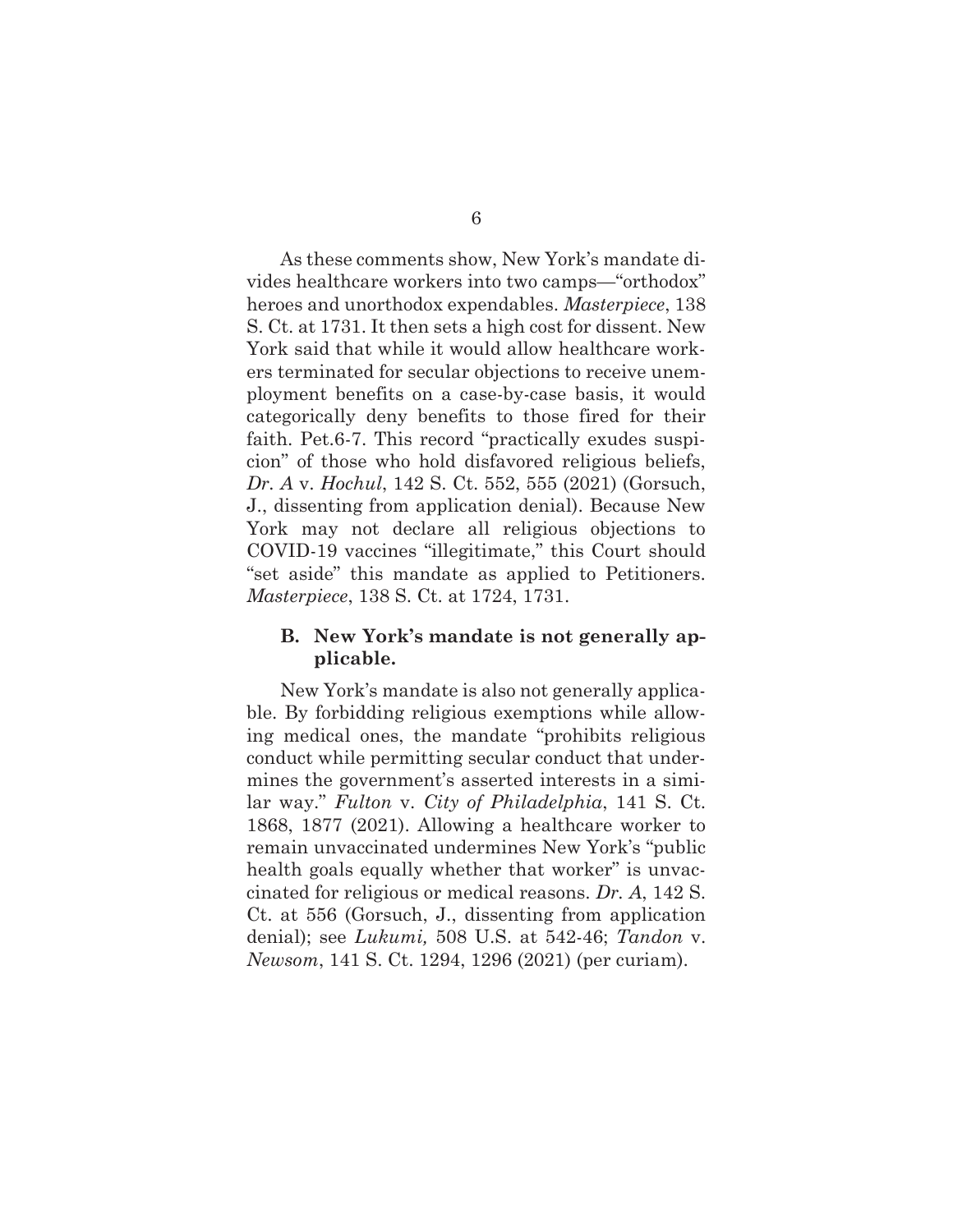While New York says allowing religious exemptions could more significantly undermine its aims if more people were to seek a religious exemption than a medical one, that possibility does not make the mandate "generally applicable." *Fulton*, 141 S. Ct. at 1879. Indeed, New York's mandate lacks general applicability no matter "whether any [medical] exceptions" are actually given. *Ibid.* Petitioners need only show that, based on a one-to-one comparison, a person seeking a medical exemption "undermines" New York's "asserted interest in a similar way" that a person seeking a religion exemption might. *Id.* at 1877; see *Tandon*, 141 S. Ct. at 1296 (comparing secular exemptions to "the religious exercise at issue"); *Holt* v. *Hobbs*, 574 U.S. 352, 368 (2015) (comparing sizes of groups seeking exemptions as part of strict scrutiny).

New York's mandate treats people seeking a religious exemption worse than those performing a "comparable secular activity." *Tandon*, 141 S. Ct. at 1296. That triggers strict scrutiny. *Id.* at 1298.

#### **C. New York's mandate does not satisfy strict scrutiny.**

While New York's religious hostility is *per se* unconstitutional, *Masterpiece*, 138 S. Ct. at 1731, its mandate must at least satisfy "strict scrutiny" because it lacks general applicability, *Fulton*, 141 S. Ct. at 1881. To pass this "most rigorous" test, New York must prove its mandate is "narrowly tailored" to serve a compelling interest. *Ibid.* It has not done so.

As for interests, New York says its mandate is designed to "prevent the spread of COVID-19 in healthcare facilities." Pet.App.34a. But allowing *any*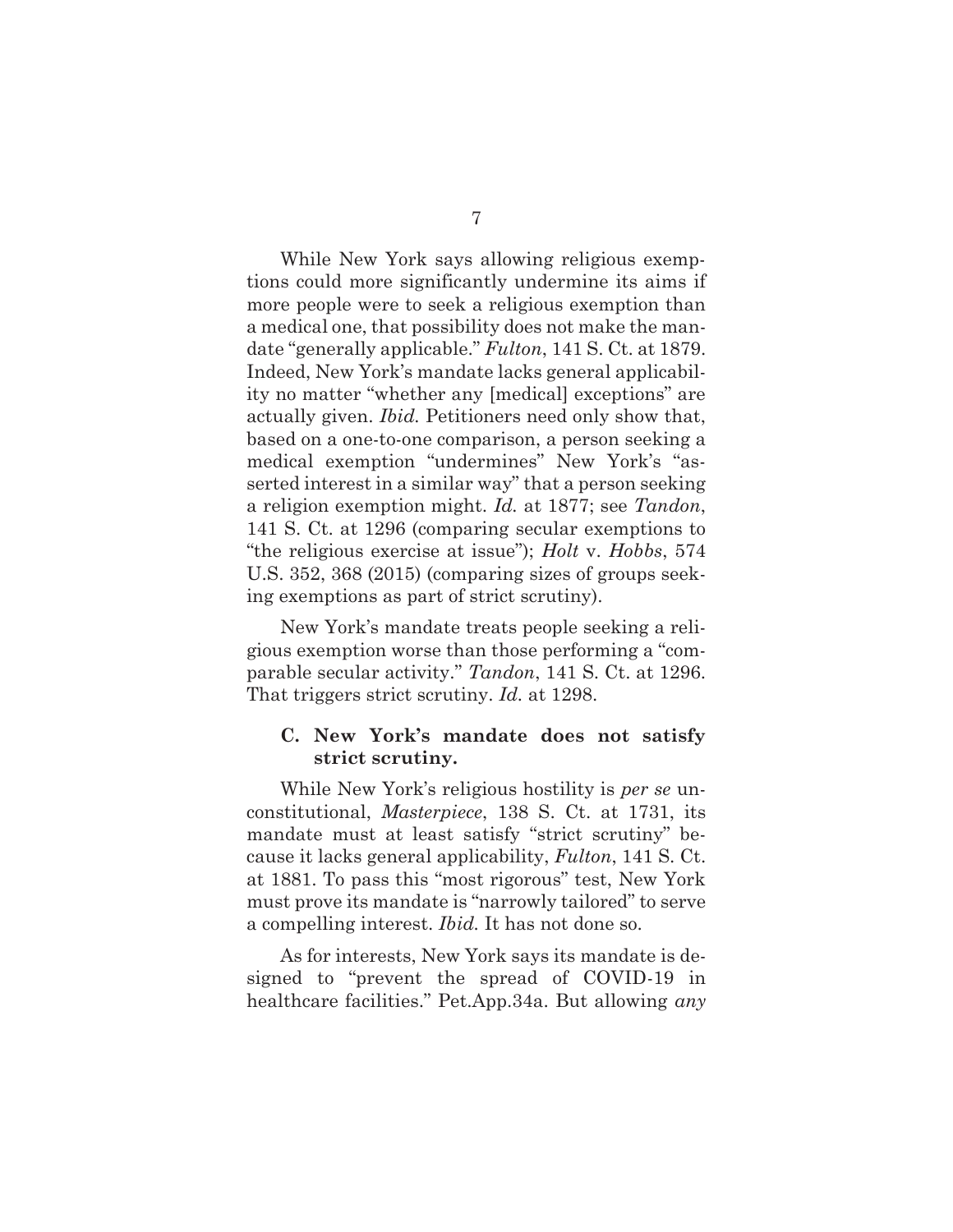healthcare worker to remain unvaccinated undermines this goal equally—whether that worker is unvaccinated for religious *or* medical reasons. Section I.B, *supra*. While New York answers that it would "likely" see fewer requests for "medical exemptions" than religious ones, Pet.App.35a, that kind of "predictive judgment"—based on "ambiguous" or no evidence—cannot "suffice" to prove a compelling interest. *Brown* v. *Ent. Merchants Ass'n*, 564 U.S. 786, 799- 800 (2011)*.* New York "bears the risk of uncertainty"—not Petitioners. *Ibid.*

For backup, New York says providing a medical exemption "furthers" its "interest in protecting the health of covered personnel," whereas allowing a religious one does not. Pet.App.34a. Not so. While that pivot rewrites the interest, it does not reboot the analysis. New York issued its mandate for one purpose to stop the spread of COVID-19 in healthcare settings. Pet.App.89a. Allowing any medical exemption undermines this interest, no matter whether it serves *another* state interest. So too with religious exemptions. New York cannot tolerate secular carve-outs while tossing equivalent religious ones. *E.g.*, *Gonzales* v. *O Centro Espirita Beneficente Uniao do Vegetal*, 546 U.S. 418, 433 (2006) (Controlled Substance Act exemptions to promote "public health and safety" not "determinative" in strict scrutiny analysis).

Finally, New York says its mandate serves to "reduce the risk of staffing shortages that can compromise" patient safety. Pet.App.34a. But that logic only amplifies the mandate's poor tailoring. To address the "severe staffing shortages" that this mandate helped create, New York said it would "allow" vaccinated healthcare workers infected with COVID-19 to return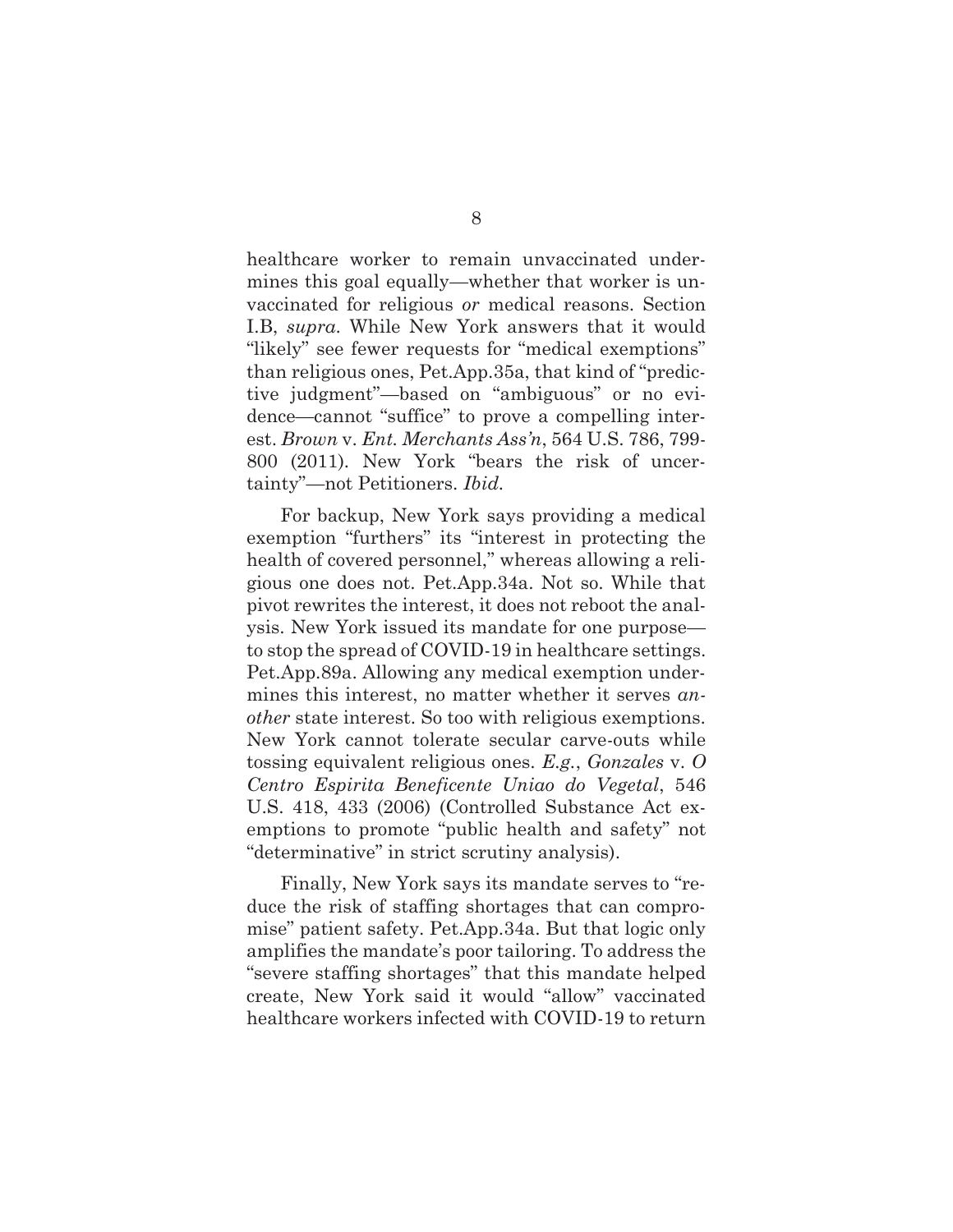to work after five days even if they were still showing symptoms. Pet.App.222a-223a. And it has now stalled the booster requirement. Section II.B, *infra*. So while the State allows infected workers, not fully vaccinated workers, and those unvaccinated for medical reasons to remain on the job, it forbids even healthy religious objectors from serving in a crisis. That rampant "underinclusiveness" shows the State's "interests are insufficient" to tolerate its religious discrimination. *Fulton*, 141 S. Ct. at 1877, 1881.

Adding to these flaws, New York's mandate is an outlier among many better options. Forty-seven other states have satisfied their public health goals without crushing religious freedom. Pet.Add. And while this alone shows New York's law is not narrowly tailored, Maine recently argued that it needed only a 90% vaccination rate to protect its healthcare workers from a COVID-19 outbreak. *Does 1-3* v. *Mills*, 142 S. Ct. 17, 21 (2021) (Gorsuch, J., dissenting from application denial). In contrast, New York has not identified a safe vaccination target here. And even if the State repurposed Maine's logic, current data suggests that 98% of New York hospital workers,2 and between 94% and 99% of New York long-term care workers,3 are already vaccinated. On this evidence, New York has not justified a need to discriminate against religious objectors to further its asserted interests.

<sup>2</sup> N.Y. State Dep't of Heath, *Hospital Staff Vaccinations*, https://on.ny.gov/3BZ4Hla (last accessed Feb. 28, 2022).

<sup>3</sup> N.Y. State Dep't of Health, *Long Term Care Vaccinations*, https://on.ny.gov/3hvKuKg (last accessed Feb. 28, 2022).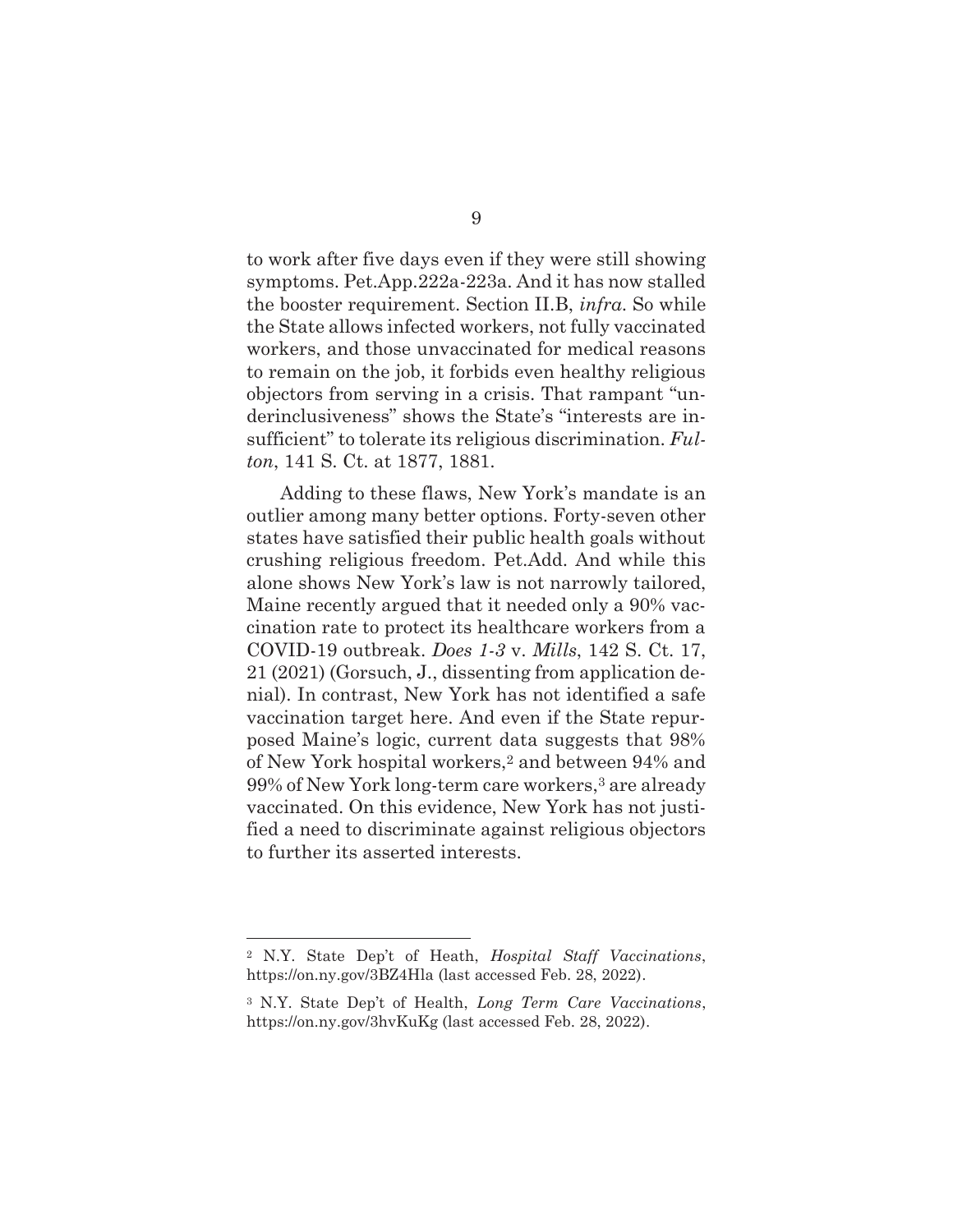#### **II. The human cost of this error is immense.**

The Second Circuit's error imposes severe human costs. Lost freedom is one. "The loss of First Amendment freedoms, for even minimal periods of time, unquestionably constitutes irreparable injury." *Elrod* v. *Burns*, 427 U.S. 347, 373 (1976). Stigma is another. When government appeases "the collective" at the expense of "the individual," minorities suffer. *Dr. A*, 142 S. Ct. at 558 (Gorsuch, J., dissenting from application denial) (citing S. Peters, *Judging Jehovah's Witnesses: Religious Persecution and the Dawn of the Rights Revolution* 72-95 (2000)). But as shown below, denying fundamental rights can impose other severe costs—lost careers, lost clients, and lost legacies.

#### **A. New York's mandate has crushed workers fired for their faith.**

The stories below show only some of the harms already suffered by healthcare workers because of New York's discriminatory mandate. They represent the stories of thousands of other medical professionals who have not publicly shared their plight.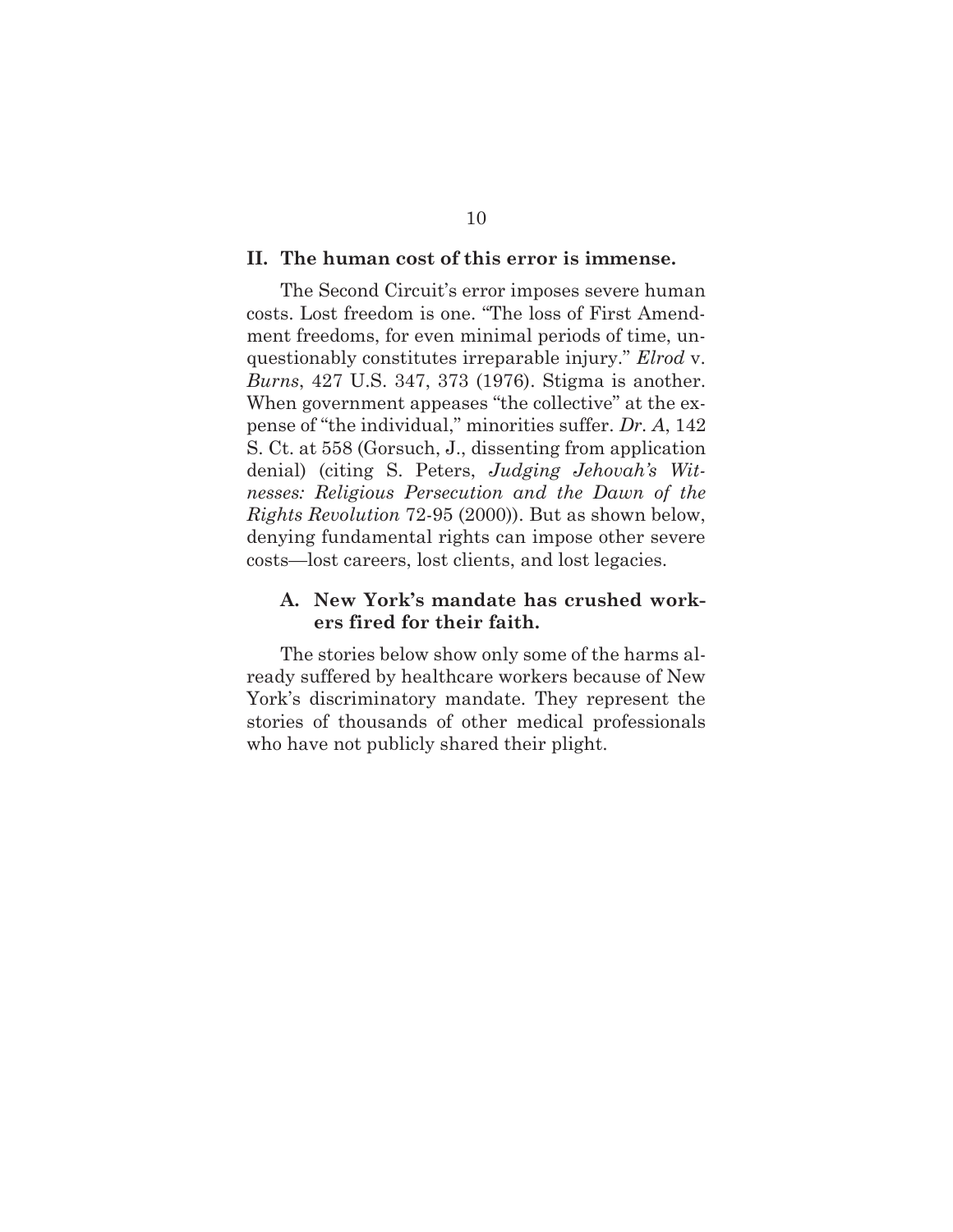### *Tom*

Take Tom's story first.4 Tom is an Ivy League trained neurosurgeon. He and his family have lived in New York over 10 years. Tom has committed his career to serving the people of New York. And he has done so with excellence, developing specialized experience in two surgeries that few other surgeons in his area can provide. Like many healthcare workers, Tom faithfully served his community throughout the pandemic—loving his neighbors at great risk to himself. When his hospital issued a COVID-19 vaccine mandate last summer, it gladly offered Tom a reasonable accommodation due to his sincere religious objection to receiving currently available versions. Tom worked under this accommodation for months, diligently obeying all safety and testing rules.

Last fall, Tom's world turned upside-down. Around Thanksgiving, after the Second Circuit dissolved the preliminary injunction in this case, Tom's hospital withdrew his religious accommodation and suspended him without pay. When Tom pled for alternatives, he was told he could continue working only if he switched to remote work. But Tom cannot do neurosurgery remotely. Still, Tom pressed for the 50 patients he had already scheduled for surgery: "Can I at least finish caring for these?" The hospital refused.

<sup>4</sup> In this brief, pseudonyms are used in place of real names to protect the identities of CMA members or friends—Tom, Kate, Jill, and Jenna—who are non-plaintiff healthcare workers suffering from New York's mandate. CMA collected and verified the stories of these people. Krista is not a CMA member, but her story is publicly available online. Except where otherwise indicated, quotes are taken from their stories on file with CMA.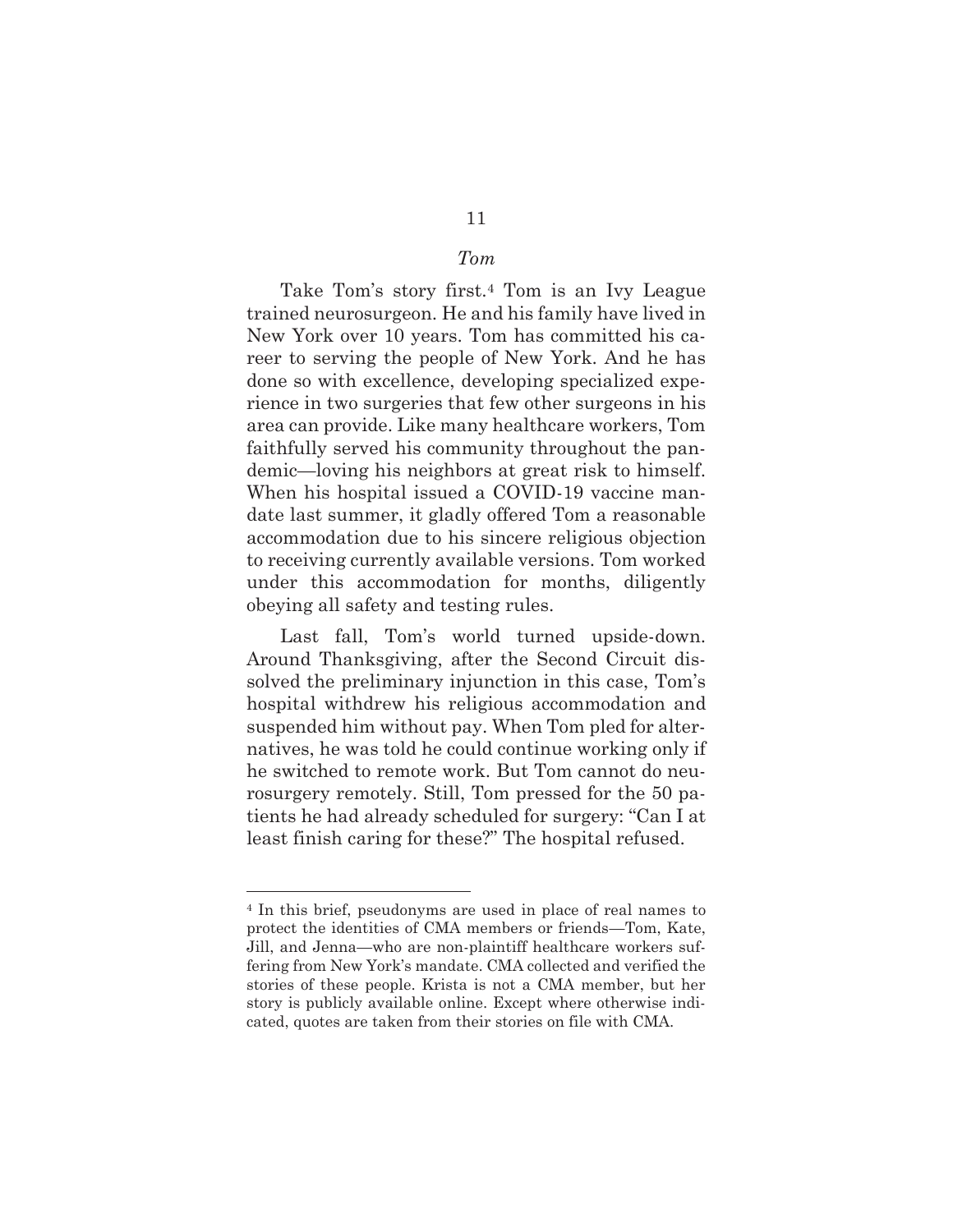This abrupt turn left Tom and his patients in a bind. Tom's practice "crumbled" and his patients were left "stranded and desperate for care." Tom's hospital also canceled his credentials and kept him from cleaning out his locker—calling him a "danger" to the community because he is an unvaccinated person.

Tom is now trying to recover. While he has sought solutions at the state and local levels, he's "hit roadblock after roadblock." He has lost "tens of thousands of dollars." Frustrated patients have vilified Tom online. Tom is heartbroken for them. And Tom fears he will never rehabilitate his professional "reputation." He also says this experience has been "severely stigmatizing." And Tom's now seeking new work in another state. New York's mandate has left Tom's patients without care, Tom's career on hold, and Tom's family looking to move. It should not be so.

#### *Kate*

Kate is another frontline worker reeling from New York's religious disapprobation. She has served as a nurse for over 30 years. When the pandemic started, Kate remembers that little was known about its dangers. So nurses took extra precautions. Among other things, Kate began caring for patients alone, dressing in awkward protective gear and learning new protocols. While these were difficult adjustments, Kate and her co-workers acclimated to them over time. It was a unifying season for healthcare professionals. But this solidarity soon began to splinter.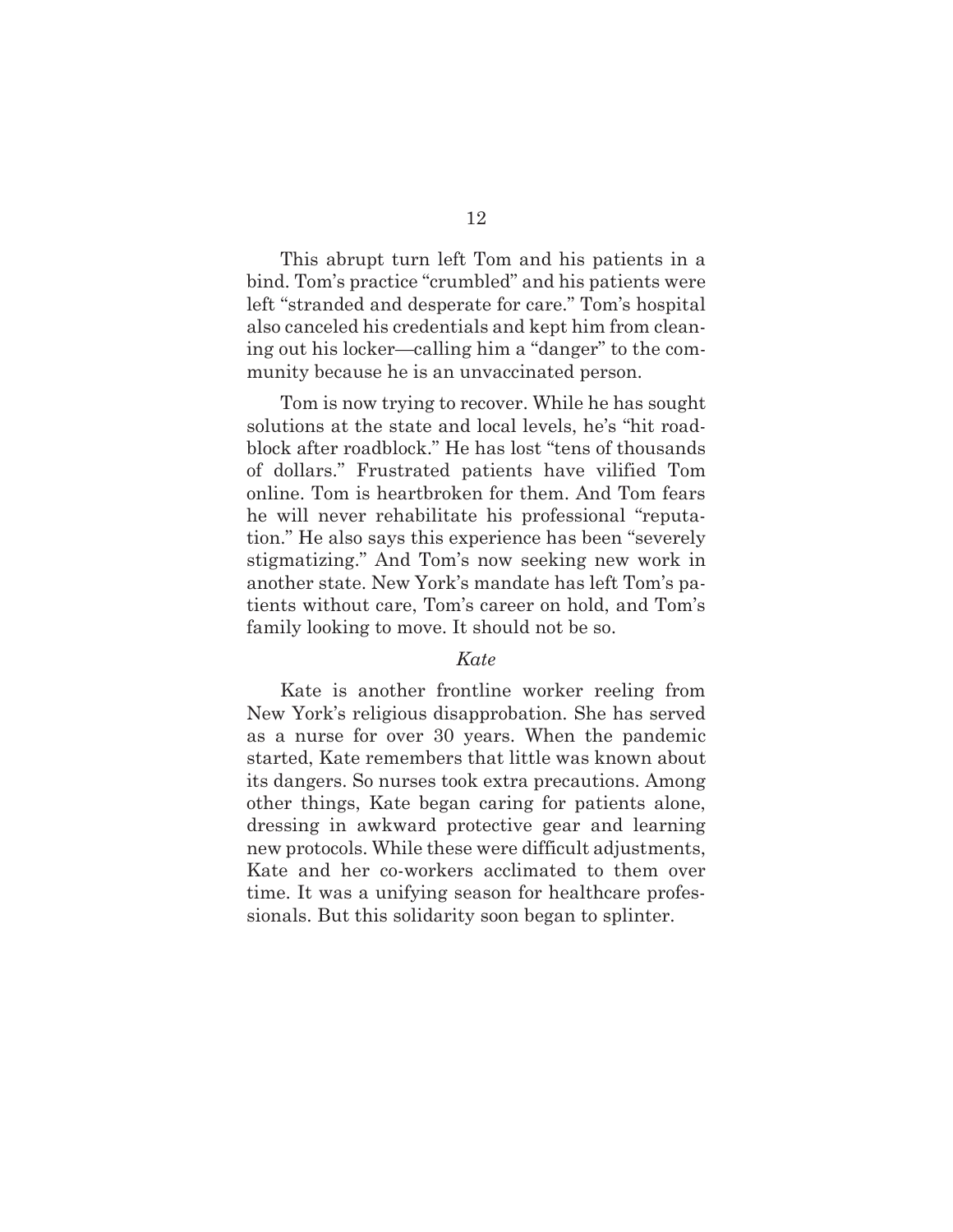Last year, Kate's hospital issued a COVID-19 vaccine mandate. Kate applied for a religious exemption, but it was denied. In fact, Kate's hospital initially denied *all* requests for religious exemptions. Then it backtracked, allowing them on a temporary basis including one for Kate.

Kate kept her job. She obeyed all the rules, taking weekly tests and serving her patients well. But she soon felt singled out. The hospital began awarding special ribbons to vaccinated workers, which set apart the orthodox nurses from the unorthodox. Kate felt shamed by this segregation. And this segregation soon grew into separation. After the Second Circuit dissolved the preliminary injunction in this case, Kate faced a terrible choice: get the vaccine, change her faith, or lose her job. Kate kept her faith but lost her job. Worse, she could not get unemployment benefits because New York considers her religious exercise illegitimate. Kate was still out of work one month later. And she learned that her daughter—a nurse elsewhere in New York—was also fired for her faith.

Reflecting on these losses, Kate says she "miss[es] taking care of people" the most. That's her calling. Because of New York's law, Kate lost a career, and her neighbors lost a faithful caretaker and friend.

#### *Jill*

 Jill can empathize with Kate's plight. She's been a pediatrician serving New York children for over 25 years. Like other frontline doctors, Jill showed up for work every day, risking her own health, to serve sick friends and neighbors during the pandemic.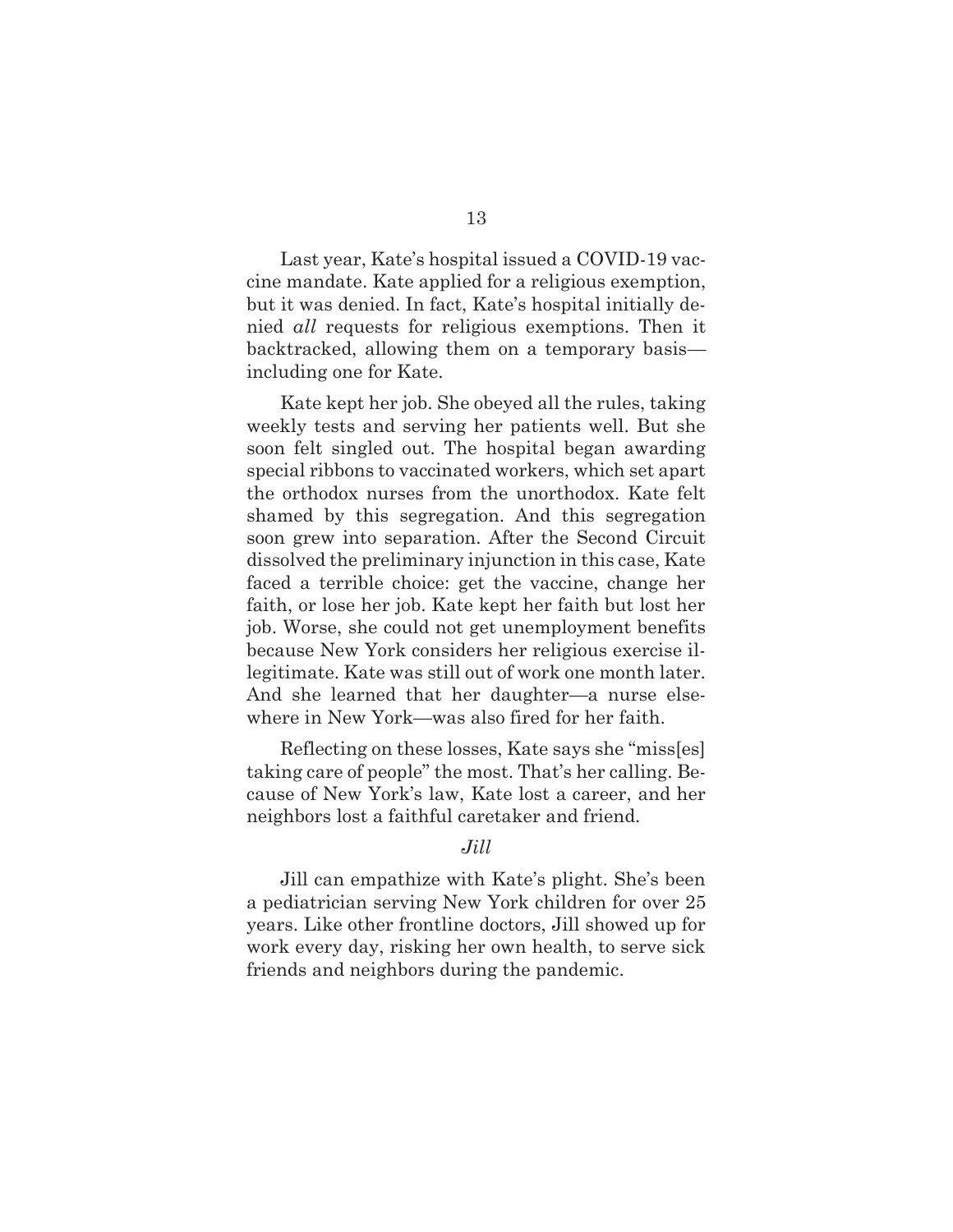Last year, her hospital issued a COVID-19 vaccine mandate. Jill has sincere religious beliefs that prevent her from receiving currently available vaccines. So she applied for and received an accommodation. Jill obeyed all the rules and faced regular testing. But like Tom and Kate, that soon became not good enough. Around Thanksgiving, after the Second Circuit dissolved the preliminary injunction in this case, New York's mandate erased Jill's religious exemption. And it was devastating.

 Jill lost her livelihood, which rocked her family because Jill was "the[ir] major source of income." Now, her family lacks "financial … stability." The condition has deteriorated so much that Jill's teenage children, who work part-time jobs, are offering to chip in to cover the family's financial needs. Worse, New York considers Jill categorically ineligible to receive unemployment benefits, and Jill has had difficulty finding new work. She's running into the same roadblock at every New York provider. But Jill is just as concerned about the children in the community she has faithfully served for decades. Jill says New York's discriminatory mandate has left "thousands of [her former] patients" looking elsewhere for help.

#### *Jenna*

Jenna is another hero, turned expendable. She landed her first nursing job a few years ago, right after college. Jenna loved her work, even during the height of the pandemic. But in late 2020, a COVID-19 vaccine was released, and for the first time, she felt isolated from co-workers. Jenna is a devout Catholic and passionately pro-life. Because she believes all COVID-19 vaccines have "some link" to abortion, she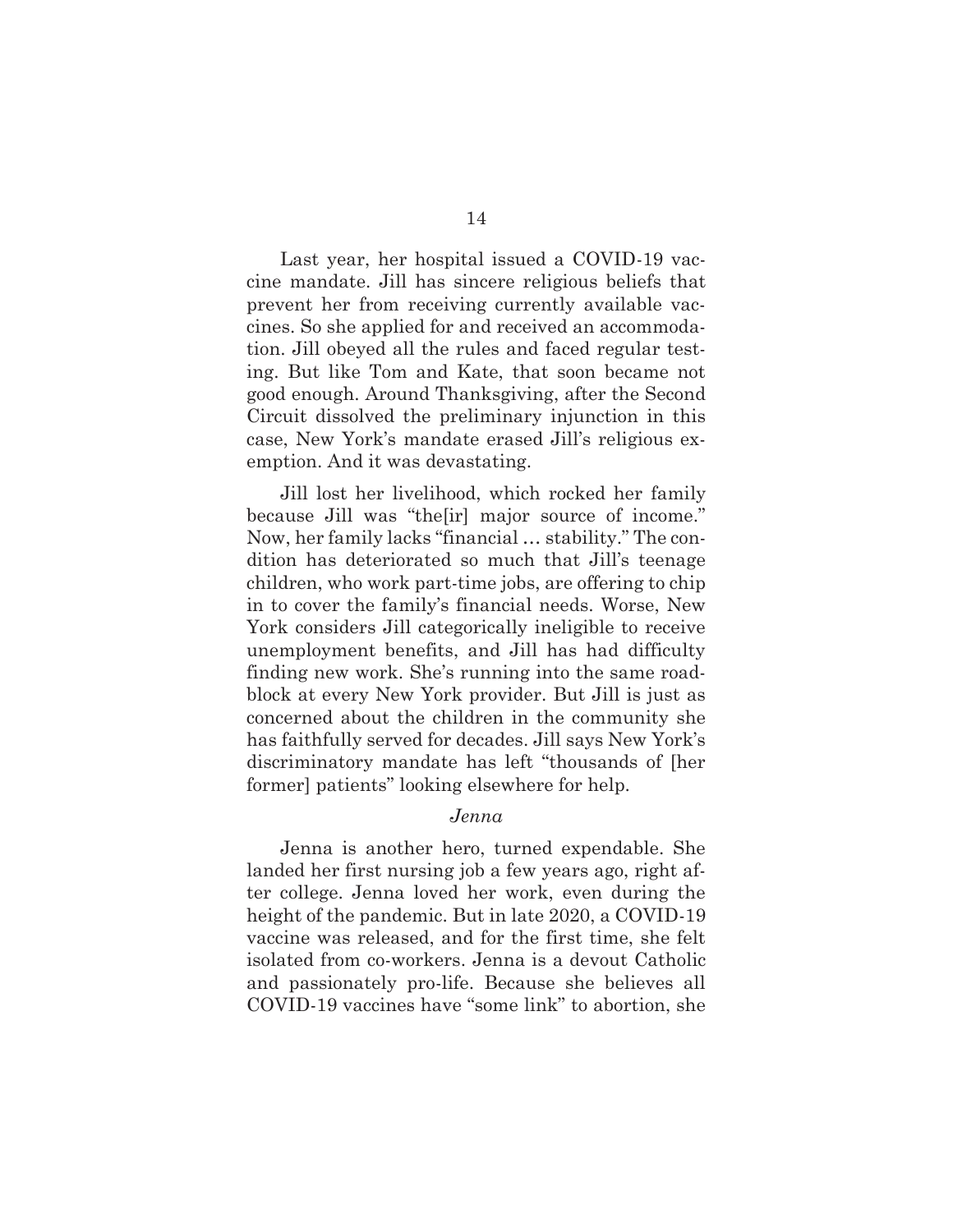cannot in good conscience receive them. But she kept this decision to herself. And for good reason. She overheard one co-worker say he was glad some people refused the vaccine because that meant "the idiots could die off quicker." For months, Jenna would "walk into work anxious"—worried that she would be outed for her faith. "The mental turmoil" of this hiding "was exhausting." But the worst was yet to come.

Last summer, Jenna signed a 12-month lease for a new apartment. She was settling in. But it was a "bittersweet" moment because her parents and some of her siblings "were moving to Texas." A few weeks later, her hospital issued a COVID-19 vaccine mandate. That worried Jenna, but she was given a religious exemption and could keep her job. Then came New York's mandate, which erased her religious exemption. Jenna was "devastated." She had a new "lease and bills to pay." As the deadline loomed, Jenna struggled to "hold[ ] [everything] together" at work. She was told that her vaccination status would be reported to the state licensing board. And she felt like she "was dealing with the stress … of this situation alone." Around Thanksgiving, after the Second Circuit dissolved the preliminary injunction in this case, Jenna was fired. With a hefty lease, and no unemployment benefits, Jenna felt "kicked to the curb."

"How quickly" things change, Jenna thought. One year before, she felt "appreciated" for her work; now she felt abandoned. Jenna "had no … choice but to move" away from her only home. She had "lived [in New York] all [her] life." But she felt "no longer welcomed" there. Jenna broke her lease, costing her almost \$4,000, and then spent another \$4,000 to move to Texas. She had no paycheck or health insurance for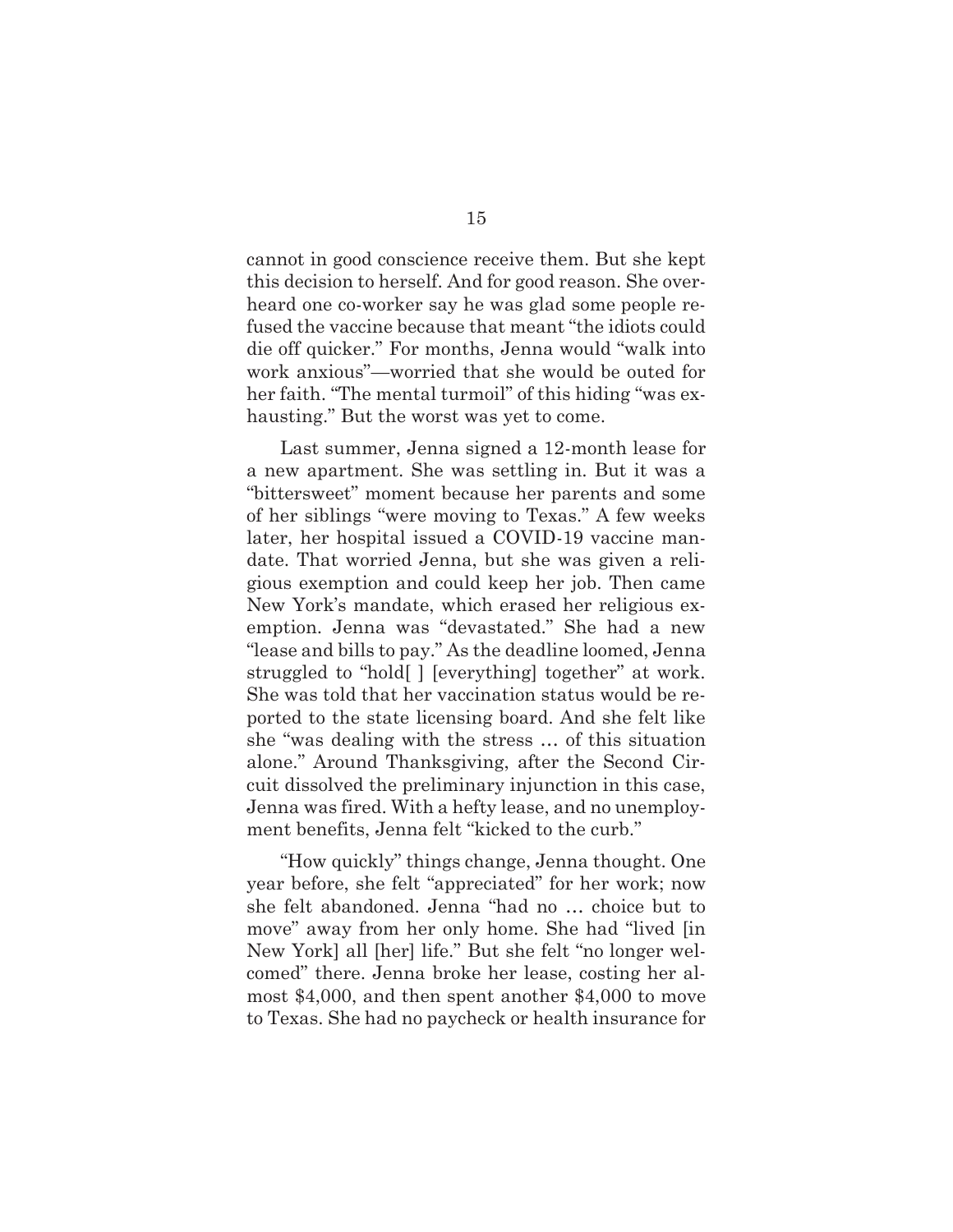two months. In the news, Jenna saw that Governor Hochul declared an emergency because New York had lost many healthcare workers. She couldn't help but think of her "old job and co-workers." She wanted to help, but New York says people like her can't. "Time has yet to heal the wounds" she has suffered.

#### *Krista*

 Finally, there is Krista Michael. She's a nurse who lives in upstate New York, where she served her community for over 30 years. Wendy Wright, *Rochester nurse refuses to quit; awaits final ruling on religious exemptions to vaccine mandate*, Spectrum News (Oct. 12, 2021), https://perma.cc/D8ZG-AQRD. In 2020, at the peak of the pandemic, Krista was serving the "sickest of the [sick]." *Ibid.* Like so many others, she "took risks" and "made sacrifices" in "a time of critical need." *Ibid.* Last year, her hospital issued a COVID-19 vaccine mandate. While Krista is "not anti-vax," she firmly believed this vaccine went against her faith. *Ibid.* So Krista requested and received a "religious exemption," allowing her to stay on the job. *Ibid.* And she promised to do her "level best every day" while she could still hold onto her career. *Ibid.* Then came New York's mandate, which erased her exemption.

 The mandate made Krista feel "dispensable." Eriketa Cost, *'I'll go to work until they escort me out': Local nurse says no to vaccine as mandate takes effect*, Rochester First (Oct. 4, 2021), https://perma.cc/THZ5- HSHL. She eventually lost her job. Eriketa Cost, *'Walked out with my head held high': Religious exemptions end for health care vaccine mandate*, Rochester First (Nov. 24, 2021), https://perma.cc/BAH2-MF2S.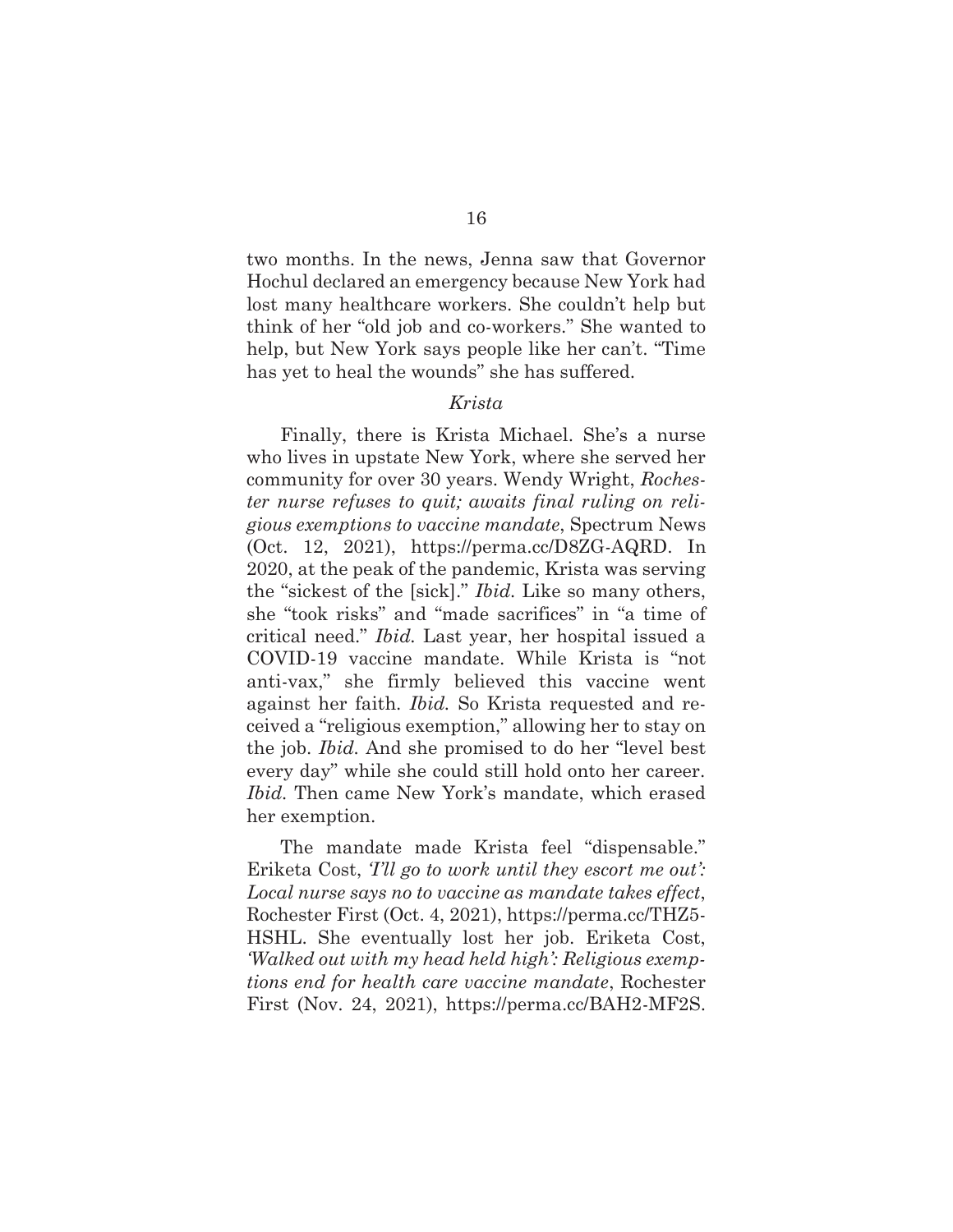But Krista worked her final week just as she promised—"with all [her] heart" until her "time was up." *Ibid.* While Krista mourns a career lost, she's thankful to have kept her faith. *Ibid.* She "made a decision," knew what she couldn't do, and stood by it. *Ibid.* But Krista often thinks about her friends. One had found her niche, loved caring for others, but is now working "at the post office." *Ibid.* And she's not alone. New York's mandate has left many people of faith with "few options," *ibid.*—none are good.

#### **B. New York's mandate has crippled the State's healthcare system.**

New York's mandate has also damaged the State's healthcare system. About "34,000 health workers" have lost their jobs or been "placed on leave"— reducing the workforce by 3.5%. David Robinson, *NY COVID-19 vaccine mandate reduced health care workforce by 3%. Here's the biggest impact*, Lohud (Oct. 14, 2021), https://perma.cc/DN4F-SSMZ. This reduction has severely affected public health, leaving some facilities unable to curb long "wait times" and struggling to sustain suitable "levels of care." *Ibid.* 

Take the situation in Western New York. Immediately after the Second Circuit dissolved the preliminary injunction in this case, 32 hospitals—including six in Western New York—met the State's criteria for suspending nonessential procedures. Jon Harris, *Several hundred WNY health care workers lose jobs as religious vaccine exemptions expire*, The Buffalo News (Dec. 7, 2021), https://perma.cc/Y92G-JDCK. In fact, the six hospitals in Western New York had insufficient staff to accept new patients for *anything*: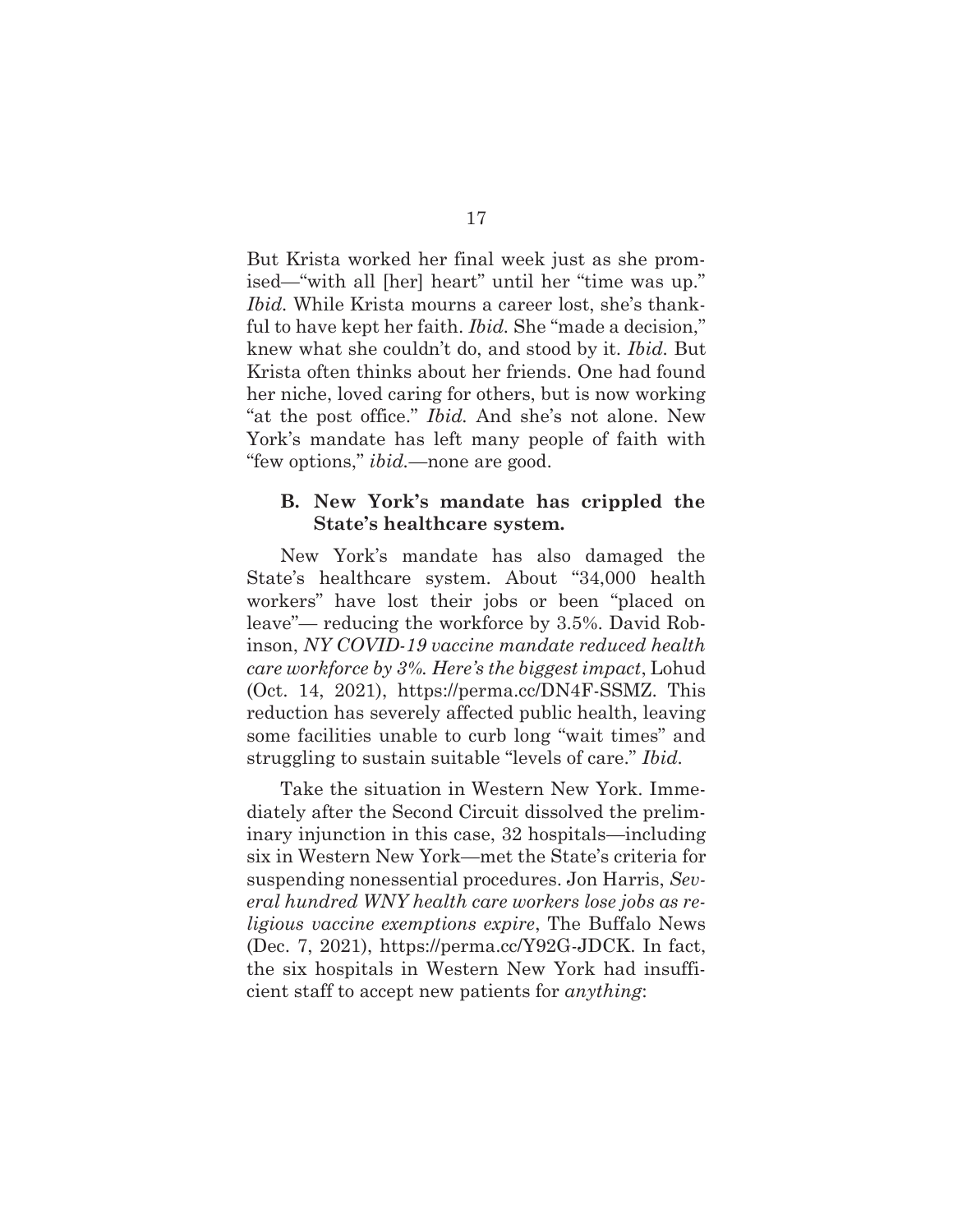#### WNY hospitals at staffed bed capacity

These six hospitals are among 32 across the state where the Health Department will soon begin limiting elective procedures due to strained capacity. Data below is for Sunday, Dec. 5:

| Hospital name                  | County     | <b>Total staffed</b><br>acute care<br>beds | <b>Beds occupied</b> | Occupancy rate |
|--------------------------------|------------|--------------------------------------------|----------------------|----------------|
| Brooks-TLC<br>Hospital         | Chautauqua | 35                                         | 35                   | 100%           |
| Erie County<br>Medical Center  | Erie       | 342                                        | 342                  | 100%           |
| Mercy Hospital of<br>Buffalo   | Erie       | 225                                        | 225                  | 100%           |
| Mount St. Mary's<br>Hospital   | Niagara    | 59                                         | 59                   | 100%           |
| Sisters of Charity<br>Hospital | Erie       | 150                                        | 150                  | 100%           |
| UPMC Chautauqua<br>at WCA      | Chautauqua | 94                                         | 94                   | 100%           |

*Ibid.* By forbidding religious exemptions, New York's mandate abruptly sidelined many healthcare workers, "worsening a staffing crunch that [was] already pressuring [the state's] hospital capacity." *Ibid.* 

 Hospitals began telling people to "be patient" as wait times ballooned. *Health systems lose workers with no religious exemption to vaccine rule*, WNYT (Nov. 23, 2021), https://perma.cc/SC7F-C9J8. Some doctors suggested that the mandate could not have come at a worse time. At St. Peter's Health Partners, for example, Dr. Steven Hanks explained that while he cares that "workers are vaccinated," his network could not "afford to lose more workers." *Ibid.* He understood officials' concern, but he said the mandate is a "speed bump that [health providers] could've done without." *Ibid.* Losing "176 people" makes serving patients "more challenging." *Ibid.*

 Dr. Hanks warned that patients will no longer have "the same experience." *Ibid.* They will wait

#### 18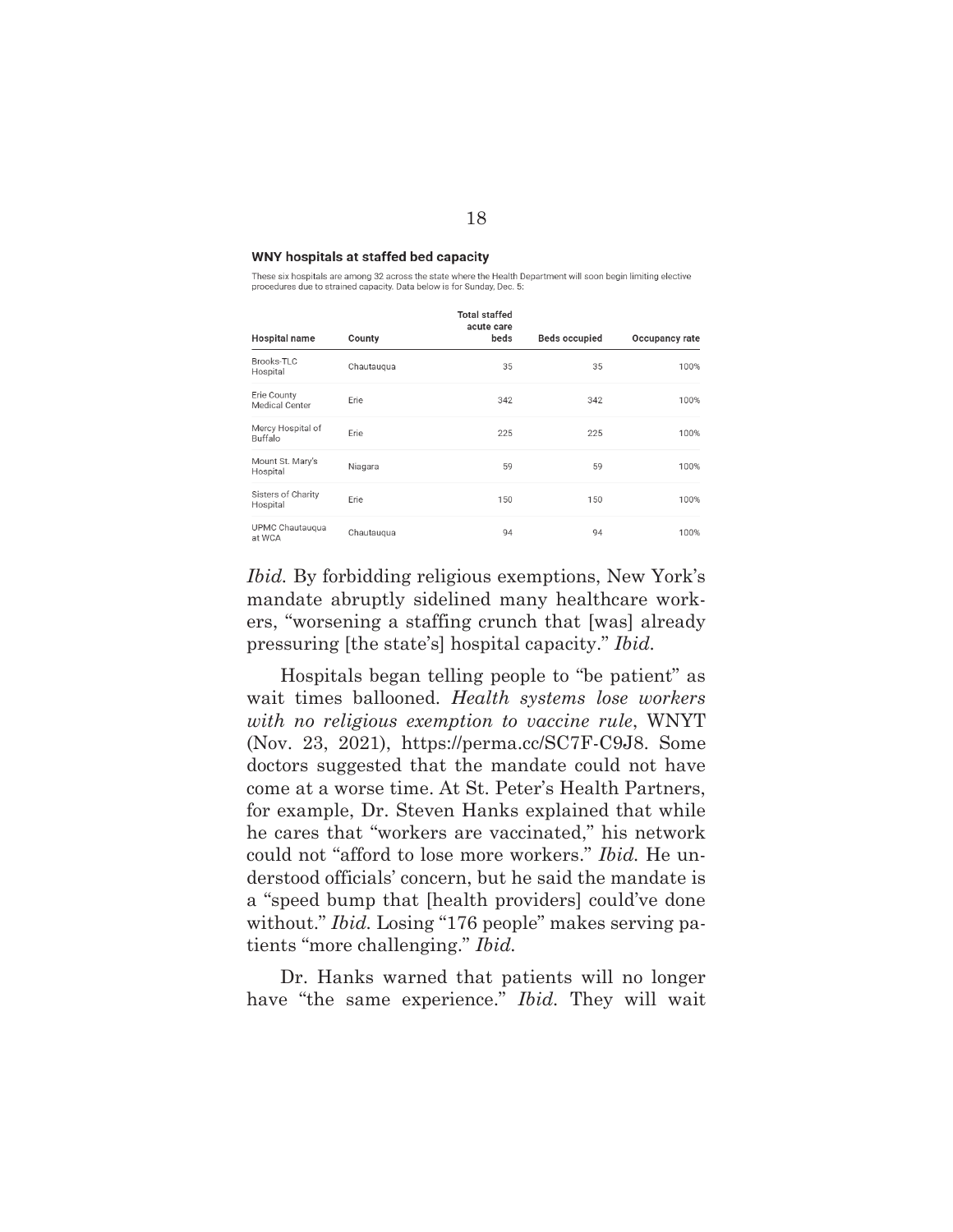longer "in the emergency department," face delayed discharges, and have fewer "rehabilitation" options on release. *Ibid.* 

 Dr. Hanks is not alone in second-guessing the mandate. James Mulder, *More CNY health care workers will lose jobs if they don't get Covid shots by Monday*, Syracuse.com (Nov. 19, 2021), https://perma.cc/ WYJ7-A7HQ. Gary Fitzgerald works for Iroquois Healthcare Association. He agrees that the mandate "couldn't [have] come at a worse time." *Ibid.* Many New York hospitals and nursing homes were already short-staffed. *Ibid.* Upstate University Hospital, for example, had recently closed 20% of its staffed beds because it was down "400" registered nurses. *Ibid.*  That shortfall is a crisis. Even "losing a half dozen" registered nurses can cripple smaller hospitals. *Ibid.*  And Gary said that "further job losses" due to New York scrapping "the religious exemption" would make this "shortage" even worse. *Ibid.* It need not be so.

 This staffing shortage has led New York to sabotage its mandate's goals—in its view, jeopardizing worker and patient safety. Aside from allowing vaccinated workers with active infections to return to work, New York now says it will not "enforce [its scheduled] booster-shot requirement." *Covid News: New York Backs Off Booster Mandate for Health Care Workers*, N.Y. Times (Feb. 28, 2022), https://perma.cc/ 9KDB-5RH3. "Th[is] decision [is] an acknowledgment that too many workers were refusing boosters for the state's health care system to continue functioning normally with the mandate in place." *Ibid.* New York ditched this requirement despite believing it's "critical … to keep[ing] both health care workers and their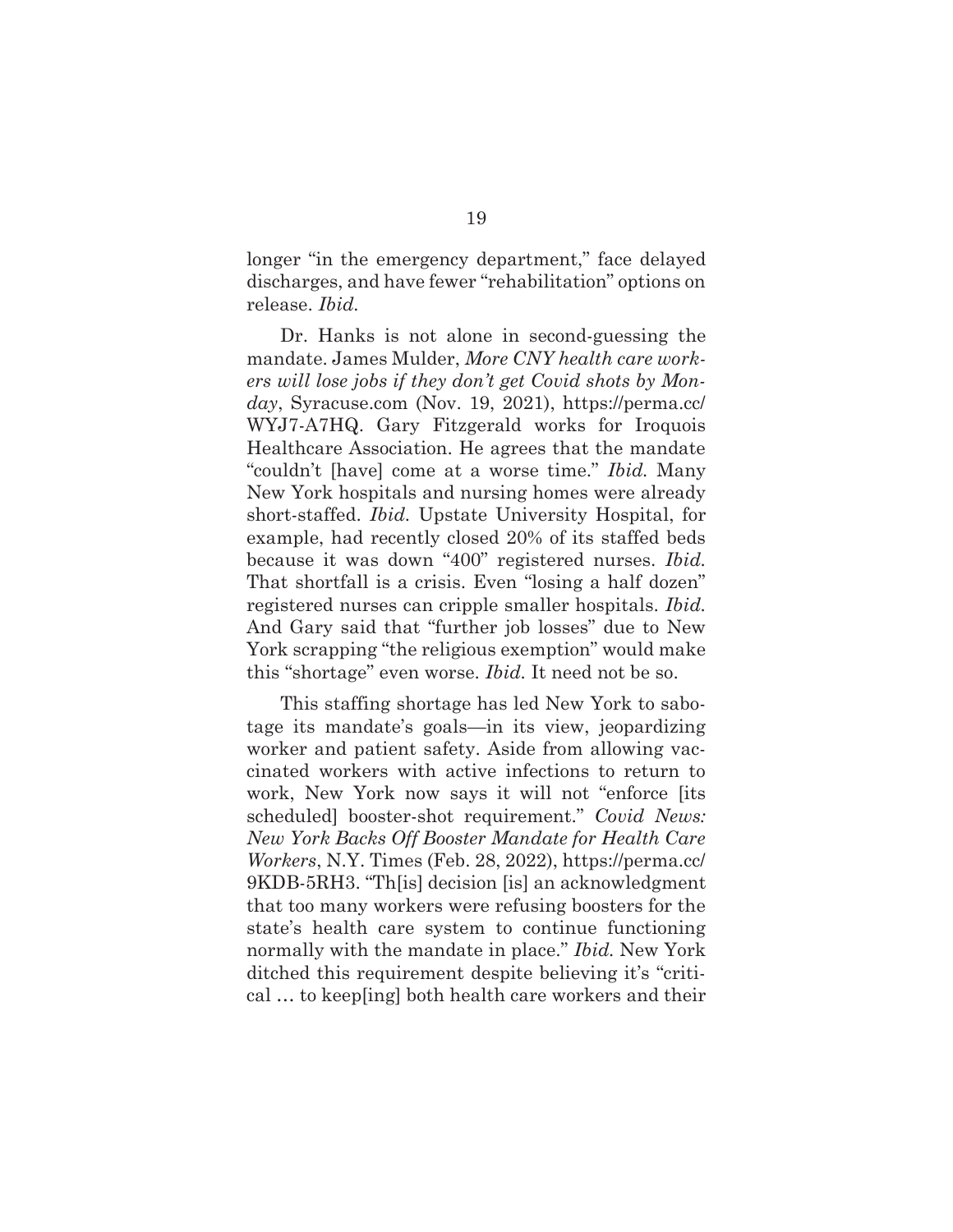patients safe." *Ibid.* (quoting New York health commissioner, Dr. Mary T. Bassett).

 New York's about-face on the booster shot allows up to hundreds of thousands of healthcare workers to remain on the job while, according to New York, risking patient and worker safety. As of early February, over 230,000 New York healthcare workers (out of about 515,000 such workers) reported "not having a booster shot." Brendan Lyons, *New York backs off booster-shot mandate for health care workers*, Times Union (Feb. 18, 2022), https://perma.cc/J5EH-JLDJ. Even if 80% of New York's workers have now received the booster, that still leaves over 100,000 workers jeopardizing the State's health interests. This number dwarfs that of healthcare workers originally asserting religious objections—even assuming (unrealistically) that the 3.5% workforce reduction last fall accounts for only those denied religious exemptions.

 New York can't have it both ways. Because the State allows exemptions for secular reasons, it must allow them for religious ones. See Section I. And doing this will help stem the staffing crisis—advancing an important health interest. It's a win-win for everyone, because the State needs all hands on deck.

#### **C. New York's mandate has demoralized workers still on the job.**

New York's mandate has also sapped healthcare workers already overtaxed from high demands. Serving during a pandemic is stressful. To cope with early setbacks, some hospitals organized care groups. At one hospital, for example, nurses banded together to form "hope huddles." Am. Hosp. Ass'n, *Hope Huddles*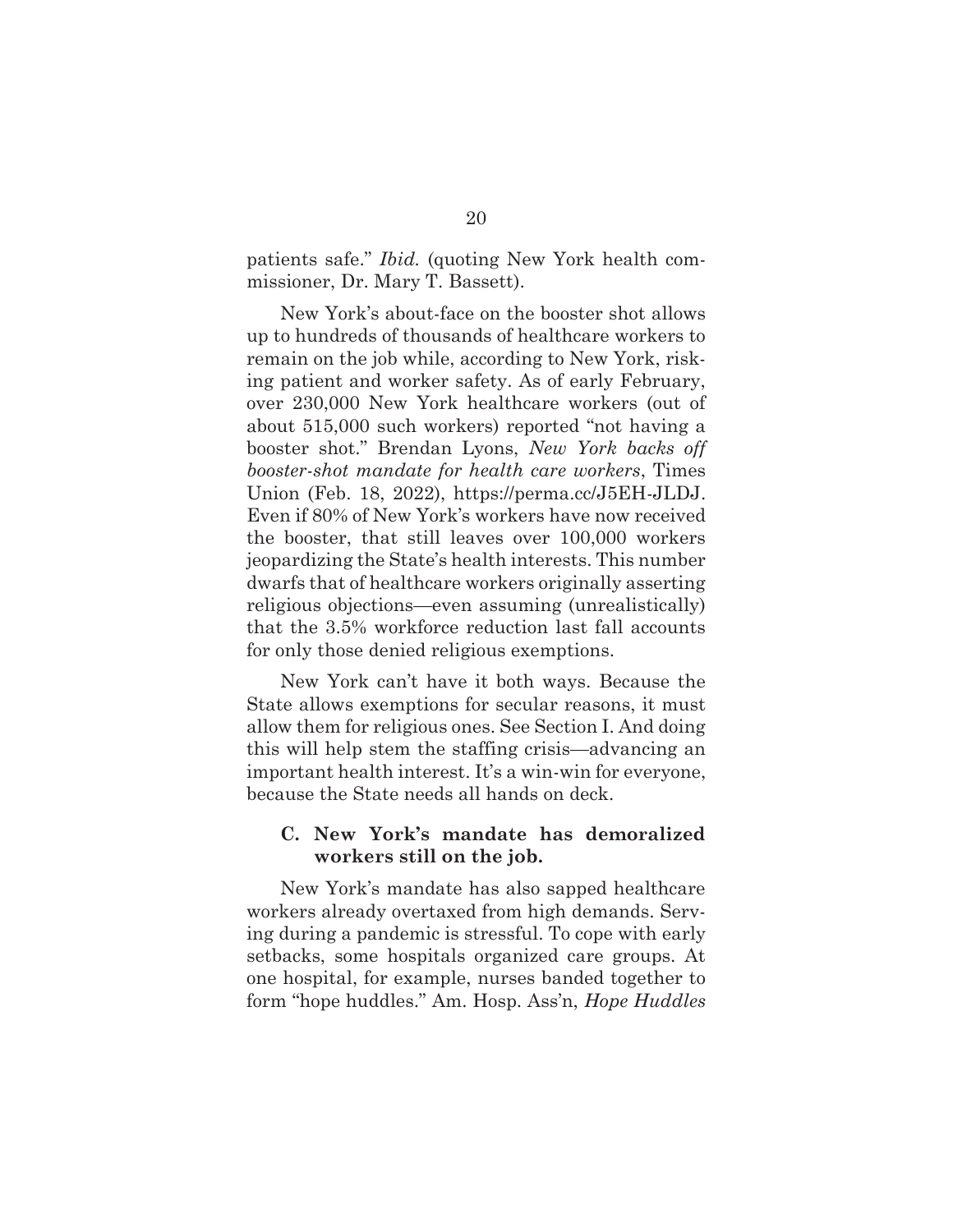*Focus on Positive, Inspiring Stories During Pandemic*, https://perma.cc/N5A7-XEN7 (last accessed Mar. 7, 2022); see Northwell Health, *Front line nurses in COVID-19 pandemic find solace in 'Hope Huddles'*, YouTube (Mar. 27, 2020), https://perma.cc/6WMQ-L4NF. These huddles allowed workers to celebrate recovering patients, share funny stories, and encourage each other. *Ibid.* They were catalysts for "hope." *Ibid.*  But hope is sometimes hard to find now.

While the pandemic has ebbed and flowed, New York's mandate sparked fresh "concerns" about "an already beleaguered healthcare workforce." Mike Murphy, *Ontario County wants NY to reconsider COVID-19 booster mandate for healthcare workers*, Daily Messenger (Jan. 13, 2022), https://perma.cc/ 34LK-WLK6. The "pandemic has driven burnout among" healthcare "workers to crisis levels." David Levine *U.S. Faces Crisis of Burned-Out Health Care Workers*, U.S. News (Nov. 15, 2021), https://bit.ly/3vMXdku. Even before the pandemic, "physicians were at twice the risk for burnout compared to the general population, and about 40% of those surveyed reported depression and suicidal ideation." *Ibid.* Now, some "60% to 75%" of clinicians report "symptoms of exhaustion, depression, sleep disorders, and PTSD." *Ibid.* And about 80% of those who have remained on the job "say that staff shortages have [negatively] affected their ability to work safely and to satisfy patient needs." *Ibid.* 

This burnout is no surprise. During the pandemic, physicians have worked "longer hours and in different capacities" from before—"forcing them to spend more time away from their families." *Ibid.* Nurses have also "faced extended shifts," working in "uncomfortable …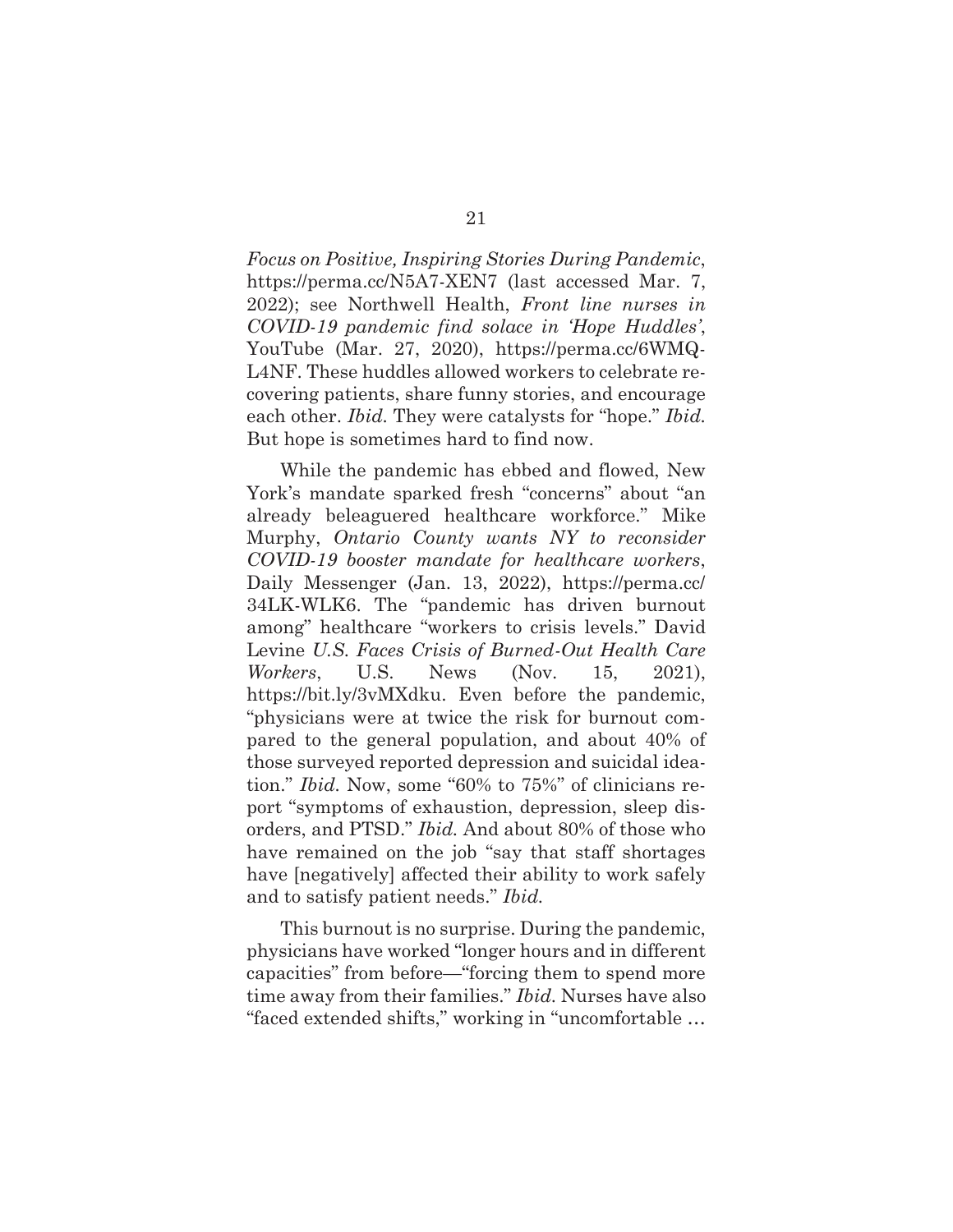equipment" up to "24 hours a day." *Ibid.* They face these pressures while constantly battling fears of "being exposed to COVID-19, themselves." *Ibid.* No one can flourish in these conditions. And the data is starting to prove it. Medical workers increasingly report "feeling isolated, lonely[,] and disconnected to their" work. *Ibid.* And 20% of them have quit for these or similar reasons. *Ibid.* This human cost triggers alarm, but it also zaps the industry's bottom line. "Research estimates that burnout cost the health care system about \$4.6 billion a year before the" pandemic. *Ibid.*  That number has likely skyrocketed since.

Relief is nowhere in sight. A recent "survey of nearly 10,000 nurses" showed that "25% of respondents said they plan to leave their job in six months." *Ibid.* Another "30% said they were" weighing a change "because of work stress." *Ibid.* Dr. Ernest Grant, president of American Nurses Association, warns that there won't "be any … health care system if this continues." *Ibid.* The system will "implode." *Ibid.* Indeed, estimates show the "nation will need … 1.2 million [more] nurses by next year" to reverse this trend. *Ibid.*  But many "barriers" have sidelined qualified workers, *ibid*.—the worst of which is New York's discriminatory mandate. Some officials want more flexible (and constitutional) solutions. Murphy, *supra*. As one lawmaker has said, New York must "help" its workers, "not crush them with … mandates." *Ibid.* 

New York has addressed one health crisis by creating another. If New York needs healthcare workers, the solution is simple: stop the religious discrimination and recall people of faith ready and waiting to help.